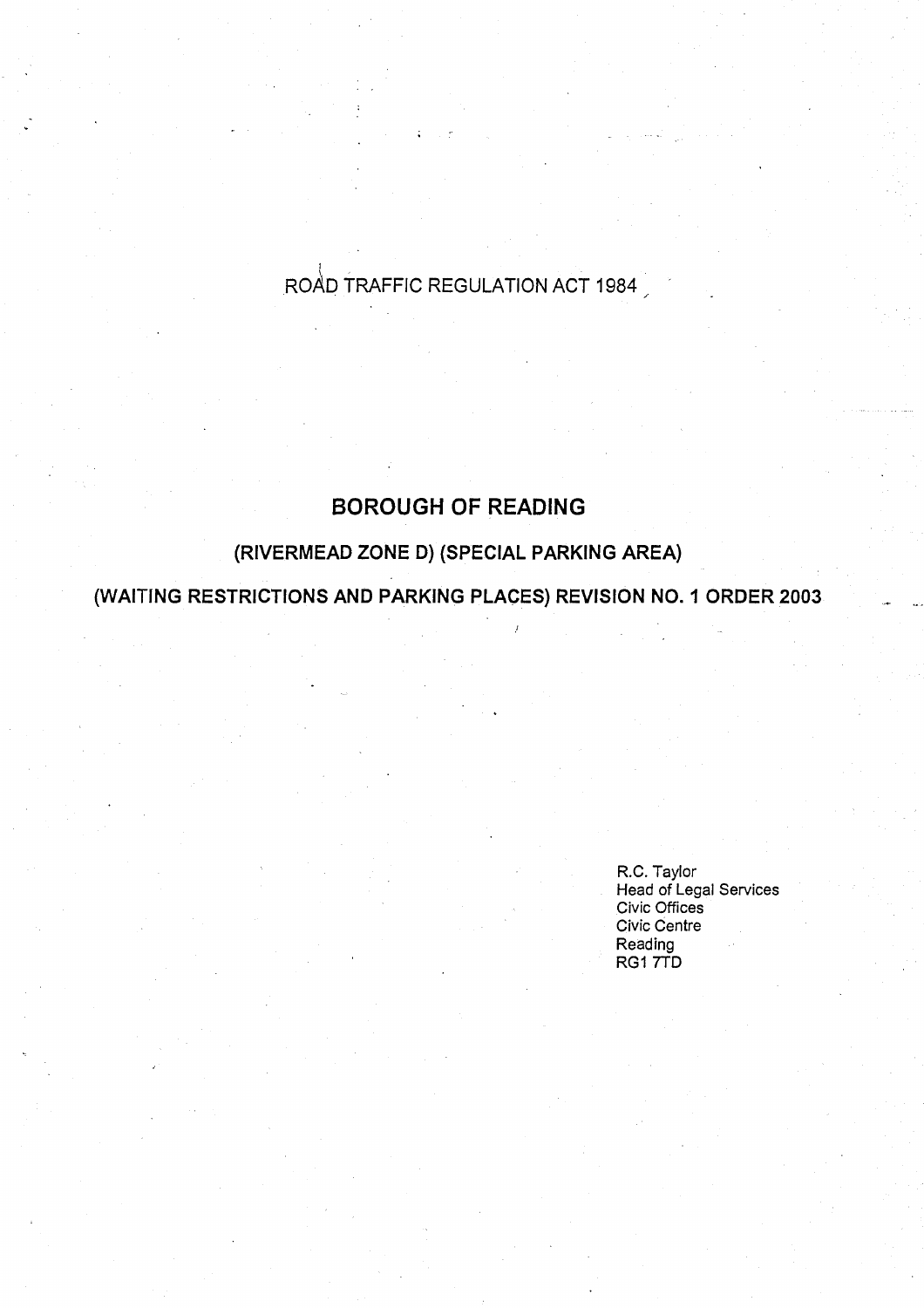#### **THE BOROUGH OF READING**

#### (RIVERMEAD ZONE D) (SPECIAL PARKING AREA)

#### **(WAITING RESTRICTIONS AND PARKING PLACES** ) **REVISION NO**. **I ORDER 2003**

**The Reading Borough Council (hereinafter referred to as "the Council** ") **in exercise of .the powers conferred by** Sections 1(1), 2(1) to (3), 4(2) 32, 35 and 124 of and Part IV of Schedule 9 of the Road Traffic Regulation Act 1984 **("the Act of 1984** "), **as amended and of all other powers thereunto enabling and after consultation with the Chief** Officer of Police in accordance with Part III of Schedule 9 to the Act of 1984 and the Road Traffic Act 1991, hereby make the following Order:-

#### PART **<sup>I</sup> CITATION AND INTERPRETATION**

1. This Order shall come into operation on the 3<sup>rd</sup> March 2003 and may be cited as The Borough of Reading (Rivermead Zone D) (Special Parking Area) (Waiting Restrictions and Parking Places)Revision No . 1 Order 2003

**2. In this Order**, **except where the context otherwise requires**, **the following expressions have the meanings hereby respectively assigned to them :-**

**"ambulance" has the same meaning as in the** Vehicle **Excise and Registration** Act 1994;

**"authorised agent**" **means the parking services contractor appointed by and acting on behalf of the Council** for the purposes of the supervision and enforcement of this Order:

"authorised cab rank" **means an area** of carriageway which is comprised within and indicated by road **markings complying with diagram 1028**. **2 in Schedule 6 to the 1994 Regulations ;**

"authorised officer" means the Head of Planning and Transport for the Council or any other officer to be designated by the Council;

**"authorised parking place**" **means any parking place on a road** , **authorised or designated by this Order;**

**"bus" has the same meaning as in Regulations 22 of the 1994 Regulations ;**

**"bus stand**" **means any area of carriageway** , **intended for the waiting by buses** , **which is comprised within and indicated by road markings complying with diagram 1025 .1 and incorporating the words "Bus Stand" in Schedule 6 and a sign complying with diagram 975 in Schedule 5 to the 1994 Regulations ;**

**"bus stop clearway" means any area of carriageway intended for the waiting by buses, which is comprised within and indicated by road markings complying with diagram 1025** . **1 in Schedule 6 and a sign complying with diagram** 974 in **Schedule 5 to the 1994 Regulations ;**

**"business permit** " **means a permit issued to a business occupying premises** , **the postal address of which is** in a road or part of a road specified in Schedule 499 and issued under the provisions of Article 23;

**"business permit holder**" **means a person to whom a business permit was issued under the provisions** Article 23;

**"carriageway" means a way constituting or comprised in a highway being a way** (**other than a cycle track)** over which the public have a right of way for the passage of vehicles;

**"disabled person's badge**", "**disabled person**'**s vehicle" and "parking disc" have the same meanings as in the Local Authorities Traffic Orders** (**Exemption for Disabled Persons**) (**England**) **Regulations 2000;**

"doctor" **means a 'fully registered person** ' **as defined in section 55 of the Medical** Act 1983;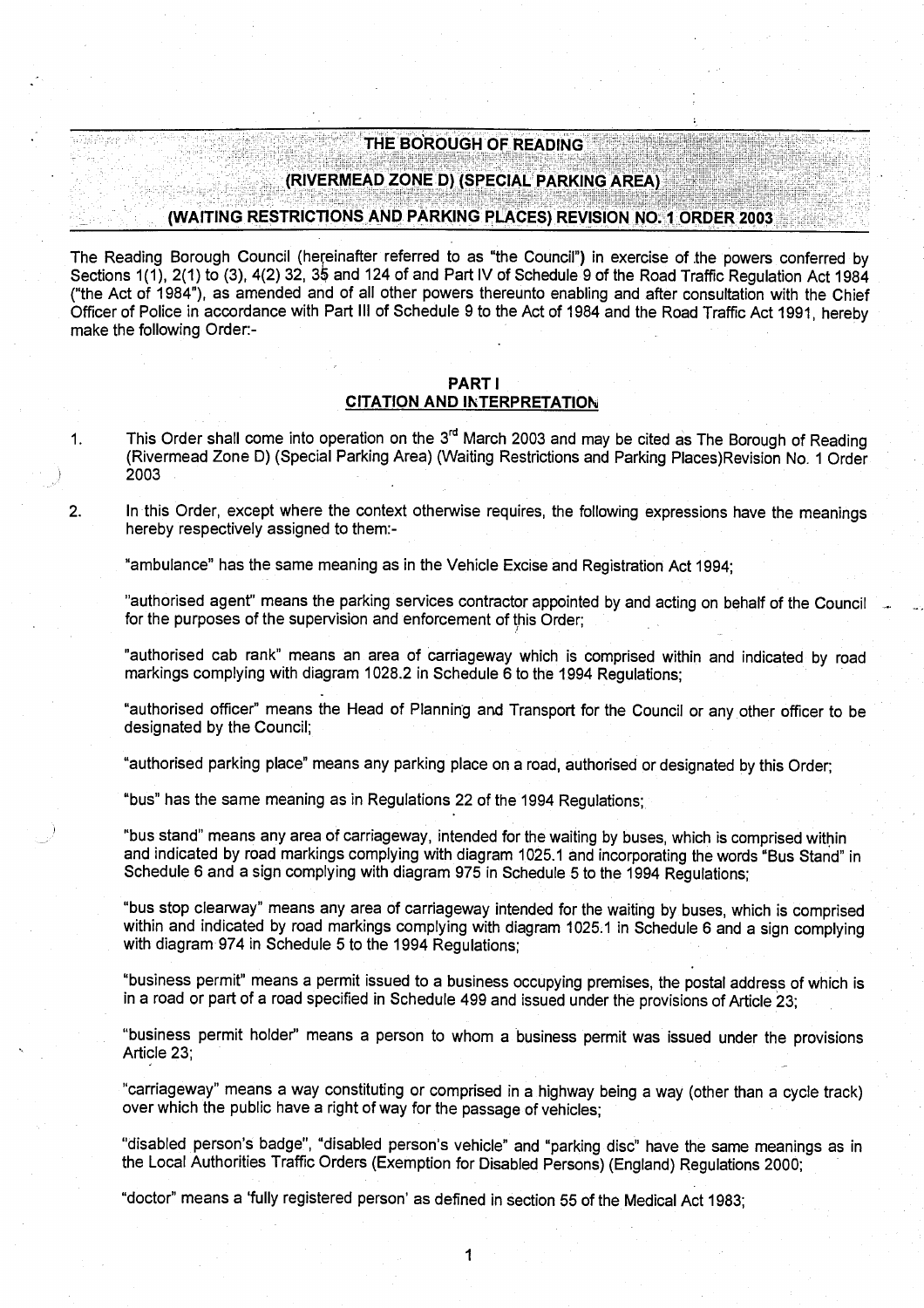**"driver"** , **in relation to a vehicle waiting in a parking place or on a road or length of road** , **means the person driving the vehicle at the time it was left in that parking place or road or length of road;**

**"goods**" **means goods or burden of any description and includes postal packets of any description ;**

"delivering" **and "collecting**" **in relation to any goods includes checking the goods for the purpose** of their delivery or **collection ;**

**"goods vehicle**" **means a motor vehicle which is constructed or adapted for use for the carriage of goods or burden of any description and which does not exceed 5 .30 metres in length or 2.25 metres in height;**

**"hackney carriage**" **means a vehicle licensed under Section 37 of the Town Police Causes Act 1847, Section 6 of the Metropolitan Carriages** Act 1869**, or any similar enactment;**

**"immobilisation device** " **has the same meaning as in Section 104(9** ) **of the Road Traffic Regulation Act** 1984;

**"loading**" **means the loading or unloading of goods to or from a vehicle ;**

"motorcycle" **and "invalid carriage**" **have the same meanings as in Section** 136 of the Road Traffic Act of 1984 ;

**"owner"** , **in relation to a vehicle means a resident who is named in the vehicle registration document as the registered keeper of a goods or passenger vehicle or who has the use of such a vehicle in the course of his** employment and who is entitled to use such a vehicle as though he were the registered keeper thereof;

**"parking a**tt**endant**" **means a person authorised by or on behalf of the Council to supervise any parking area;**

"parking place" means a road or length of road which is provided for the leaving of vehicles;

"passenger vehicle" means a motor vehicle (other than a motor cycle or invalid carriage) not exceeding **5.30 metres in length and 2**.**25 metres in height and constructed or adapted for the carriage of passengers** and their effects;

**"penalty charge" and "reduced penal**ty **charge**" **means a charge set by the Council under the provisions of** section 66 of the Road Traffic Act 1991 and with the approval of the Secretary of State for Transport which **is to be paid to the Council within 28 days beginning with the date of** th**e notice, or 14 days in the case of a reduced penalty charge** , **following the issue of a penalty charge notice ;**

**"penalty charge notice" means a notice issued or served by a parking a** tt**endant pursuant to the provisions** of section 66 of the Road Traffic Act 1991;

**"permit** " **means a permit issued under the provisions of A** rt**icles 23, 26,27 and 28 ;**

"permit holder" means a person to whom a permit has been issued;

**"permi**tt**ed hours**" **means the hours shown at the commencement of a Schedule ;**

**"relevant position**" **in respect** of.

- **(a) a disabled person**'**s badge or a parking permit, mean <sup>s</sup>**
	- $(i)$  in the case of a vehicle fitted with a front windscreen, that the badge or permit is **exhibited thereon with the front facing forward on the nearside of and immediately behind the windscreen; or**
	- (ii) the case of a vehicle not fitted with a front windscreen, that the badge or permit is **exhibited on the front or nearside of the vehicle;**
- **(b) a disabled person**' **s parking disc, means that the side showing the time is facing forward or outward and immediately behind the windscreen or side window nearest to the kerb;**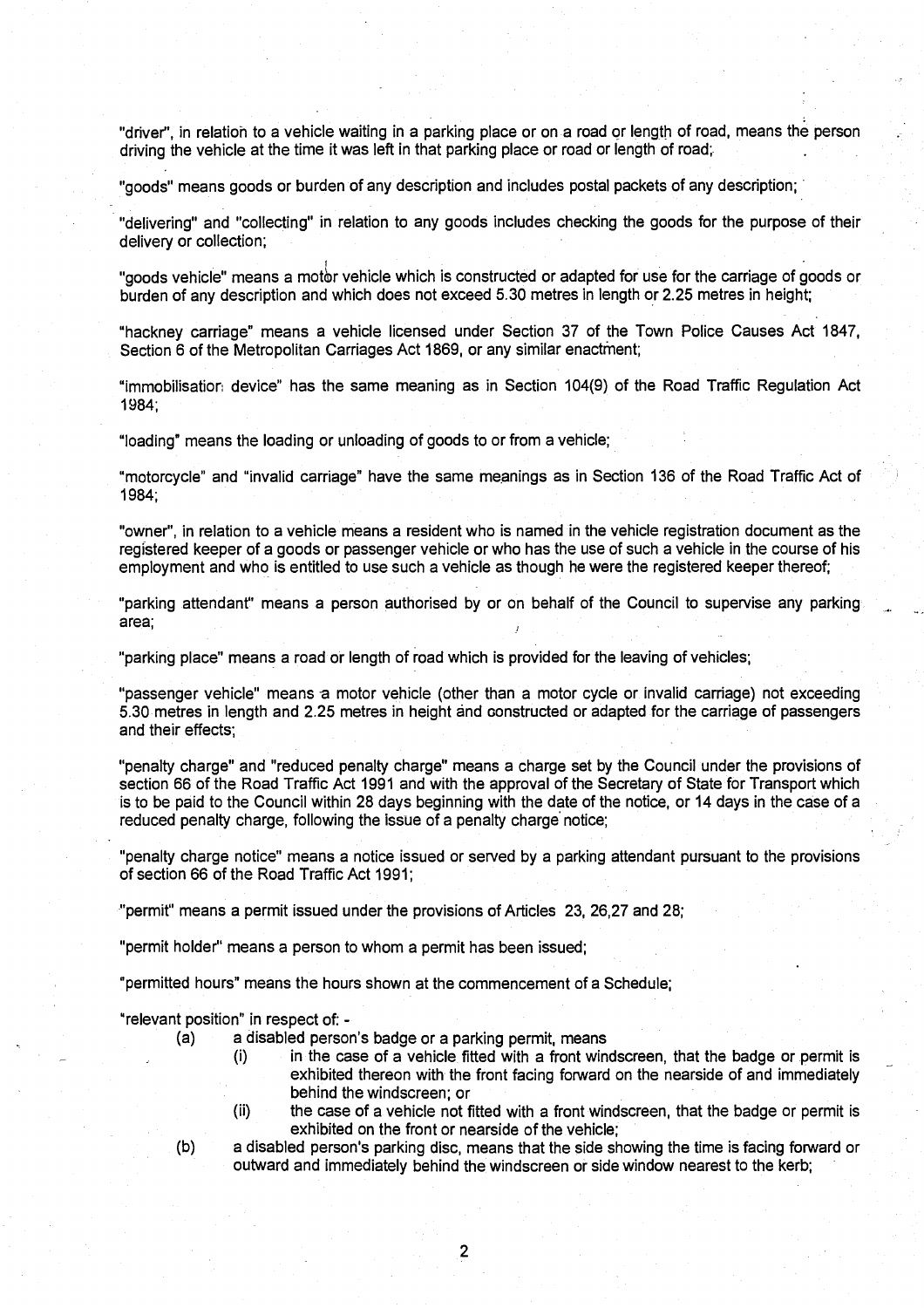"resident" means a person whose usual place of abode is at premises the postal address of which is in a road or part of a road specified in Schedule 499;

"specified position" a vehicle left in a parking place during the permitted hours in accordance with the foregoing provisions of this Order shall cause it so to stand:-

- $\overline{a}$  in the case of the parking place in relation to which special provisions as to the manner of standing of a vehicle in that place are specified in an item specified in a Schedule as to be in accordance with those provisions;
- (b) in the case of any other parking place -
	- (i) if the parking place is not in a one-way street, that the left or near-side of the vehicle is adjacent to the left-hand edge of the carriageway;
	- (ii) that the distance between the edge of the carriageway and the nearest wheel of the vehicle is not more than 300 millimetres;
- (c) so that every part of a vehicle is within the limits of a parking place;<br>(d) that no part of the vehicle obstructs any vehicular means of ingres
- that no part of the vehicle obstructs any vehicular means of ingress to or egress from any premises adjacent to the side of the road on which the vehicle is waiting.

"specified hours" means the hours shown at the commencement of a Schedule containing parking or unloading places;

"telecommunication system" has the same meaning as in the Telecommunications Act 1984 ;

"The 1994 Regulations" means the Traffic Signs Regulations and General Directions 1994 ;

"traffic sign" means a sign of any size, colour and type prescribed or authorised under, or having the effect as though prescribed or authorised under Section 64 of the Act of 1994 .

3. Except where otherwise stated, any reference in this Order to a numbered Article or Schedule is a reference to the Article or Schedule bearing that number in this Order;

4. . The prohibitions imposed by this Order shall be in addition to and not in derogation of any restriction, prohibition or requirement imposed by any Regulations or Orders made or having effect as if made under the Act of 1984, or by or under any other enactment.

- 5. Save where the contrary is indicated, any reference in this Order to:-
	- (a) this Order or another Order shall be construed as such a reference to this Order or, as the case may be, such other Order, as the same may have been or may from time to time be amended, varied or supplemented;
	- (b) a Statute or Regulation shall be construed as reference to such Statute or Regulations as the same may have been, or may from time to time be amended or re-enacted.
	- (c) The requirements of any Article making reference to a numbered Schedule to this Order shall only have effect when a Schedule similarly numbered is appended to this Order.

#### PART II **WAITING AND LOADING OF VEHICLES**

6. Save as provided in Articles 7 and 8 no person shall, except upon the direction or with the permission of a Police Constable in uniform, Traffic Warden or a Parking Attendant, cause or permit any vehicle during each separately dated day, to:-

- (a) wait or load at any time on Mondays to Sundays inclusive in the lengths of roads specified in Schedule 1;
- (b) wait at any time on Mondays to Sundays inclusive or load between 7 .30 a.m. and 9 .30 a.m. and between 4.00 p.m. and 6.00 p.m. on Mondays to Sundays inclusive in the lengths of roads specified in Schedule 2;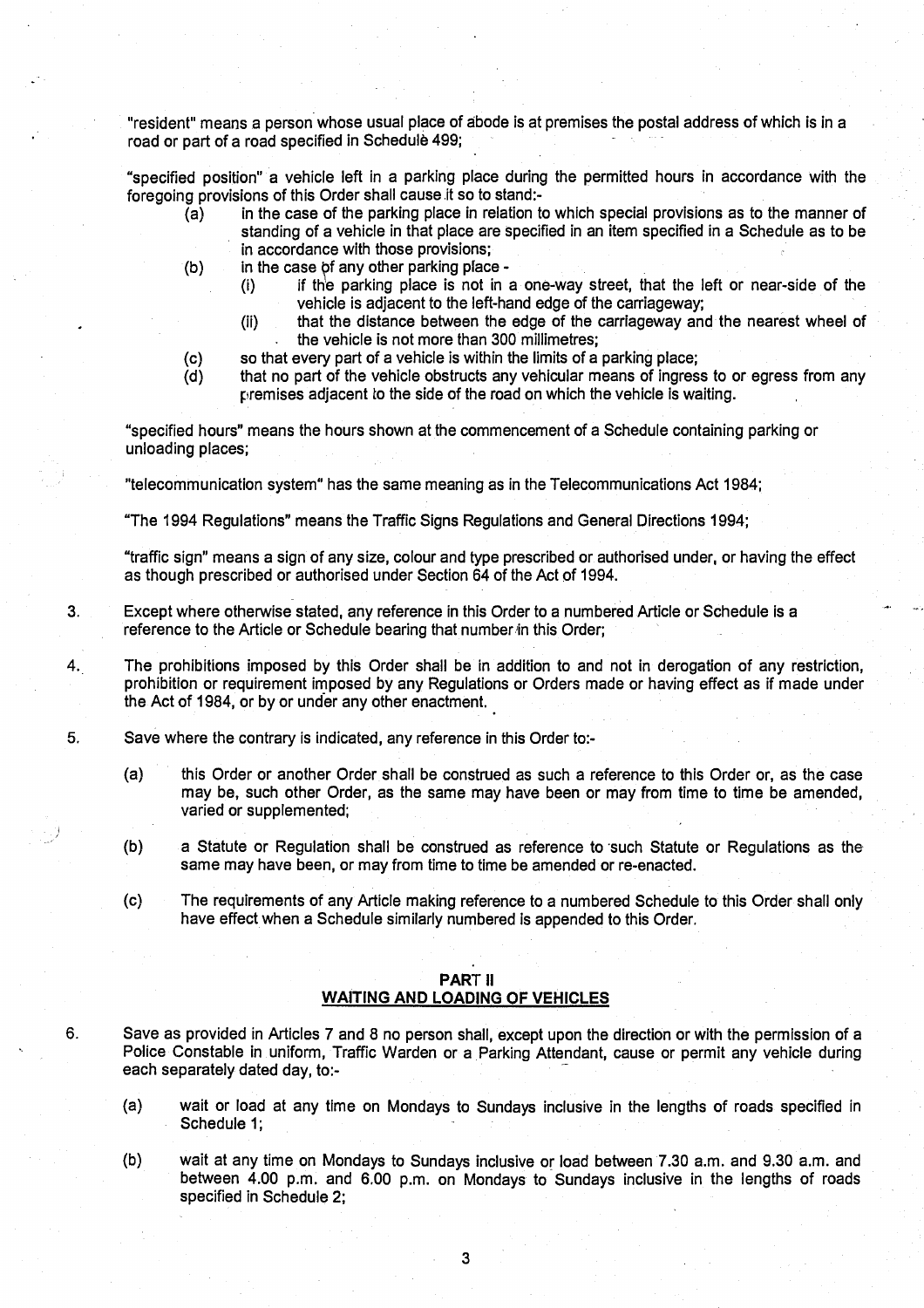- **(c) wait between 7.00 a** . **<sup>m</sup> . and 6**.**00 P.m . on Mondays to Saturdays inclusive or load between 7 .30 a.m. and 9.30 a**.**m . and between 4 .00 p.m. and 6** . **00 p.m**. **on Mondays to Saturdays inclusive in the lengths of roads specified in Schedule 3 ;**
- **(d) wait at any time on Mondays to Sundays inclusive in the lengths of roads specified in Schedule 4 ;**
- **(e) wait between 8.00 a**. **m . and 6.30 p.m**. **on Mondays to Fridays inclusive in the lengths of roads** specified in Schedule 5 for a longer period than 2 hours or, if a period of less than 2 hours has elapsed since the previous period of waiting by the same vehicle in the same length of road;
- **(f) wait between 8 .00 a**. **m. and 6**. **30 p.m**. **on Mondays to Fridays inclusive in the lengths of roads specified in Schedule 6 for a longer period than 1 hour or, if a period of less than 1 hour has elapsed since the previous period of waiting by the same vehicle in the same length of road ;**
- **(g) wait at any time on Mondays to Sundays inclusive in the lengths of roads specified in Schedule 9, except for Police Vehicles ;**
- **(h) wait at any time on Mondays to Sundays inclusive in the lengths of roads specified in Schedule 12, except for Motor Cycles ;**
- **(i) wait between 7.00 a**. **m. and 6.00 p**. **m. on Mondays to Saturdays inclusive in the lengths of roads specified in Schedule 13 ;**
- **(j) wait at any time on Mondays to Sundays inclusive or load between 8 .15 a**.**m. and 9.15 a.m. and between 4.00 p**.**m. and 6**.**15 p.m**. **on Mondays to Sundays inclusive in the lengths of roads specified in Schedule 14 ;**
- **(k) wait between 8 .00 a**.m . and **6.30 p**.**<sup>m</sup> . on Mondays to Fridays inclusive in the lengths of roads specified in Schedule 15 for a longer period than 30 minutes or, if a period of less than 1 hour has elapsed since the previous period of waiting by the same vehicle in the same length of road ;**
- **(I) wait at any time on Mondays to Sundays inclusive or load between 7 .00 a**.**m. and 6** . **00 p.m. on Mondays to Saturdays inclusive in the lengths of roads specified in Schedule 16 ;**
- **(m) wait at any time on Mondays to Saturdays inclusive or load between 8 .15 a.m. and 9.15 a.m. and between 4.00 p**. **m. and 6,15 p .m . on Mondays to Saturdays inclusive in the lengths of roads specified in Schedule 17;**
- **(n) wait between 8 .00 a**. **m. and 6**. **30 p.m**. **on Mondays to Fridays inclusive in the lengths of roads specified in Schedule 18;**
- **(o) wait between 8 .00 a**.m . and **8.00 p**. **<sup>m</sup> . on Mondays to Saturdays inclusive in the lengths of streets specified in Schedule 20, for a longer period than 2 hours or**, **if a period of less than 2 hours has elapsed since the previous period of waiting by the same vehicle in the same length of road,** except for vehicles displaying a valid permit;
- **(p) wait between 8 .00 a**.**m. and 6**.**30 p.m**. **on Mondays to Fridays inclusive in the lengths of roads specified in Schedule 21** , **except for Ambulances ;**
- **(q) wait between 8.00 a**. **m. and 6.30 p**.**m. on Mondays to Saturdays inclusive in the lengths of roads specified in Schedule 23;**
- **(r) wait between 8 .00 a**. **m. and 6**.**30 p.m**. **on Mondays to Saturdays inclusive in the lengths of roads specified in Schedule 24 for a longer period than 30 minutes or**, **if a period of less than 30 minutes has elapsed since the previous period of waiting by the same vehicle in the same length of road ;**

**(s) wait between 8.00 a**. **m. and 6**.**30 p.m**. **on Mondays to Saturdays inclusive in the lengths of roads specified in Schedule 25 for a longer period than 2 hours or**, **if a period of less than 2 hours has elapsed since the previous period of waiting by the same vehicle in the same length of road ;**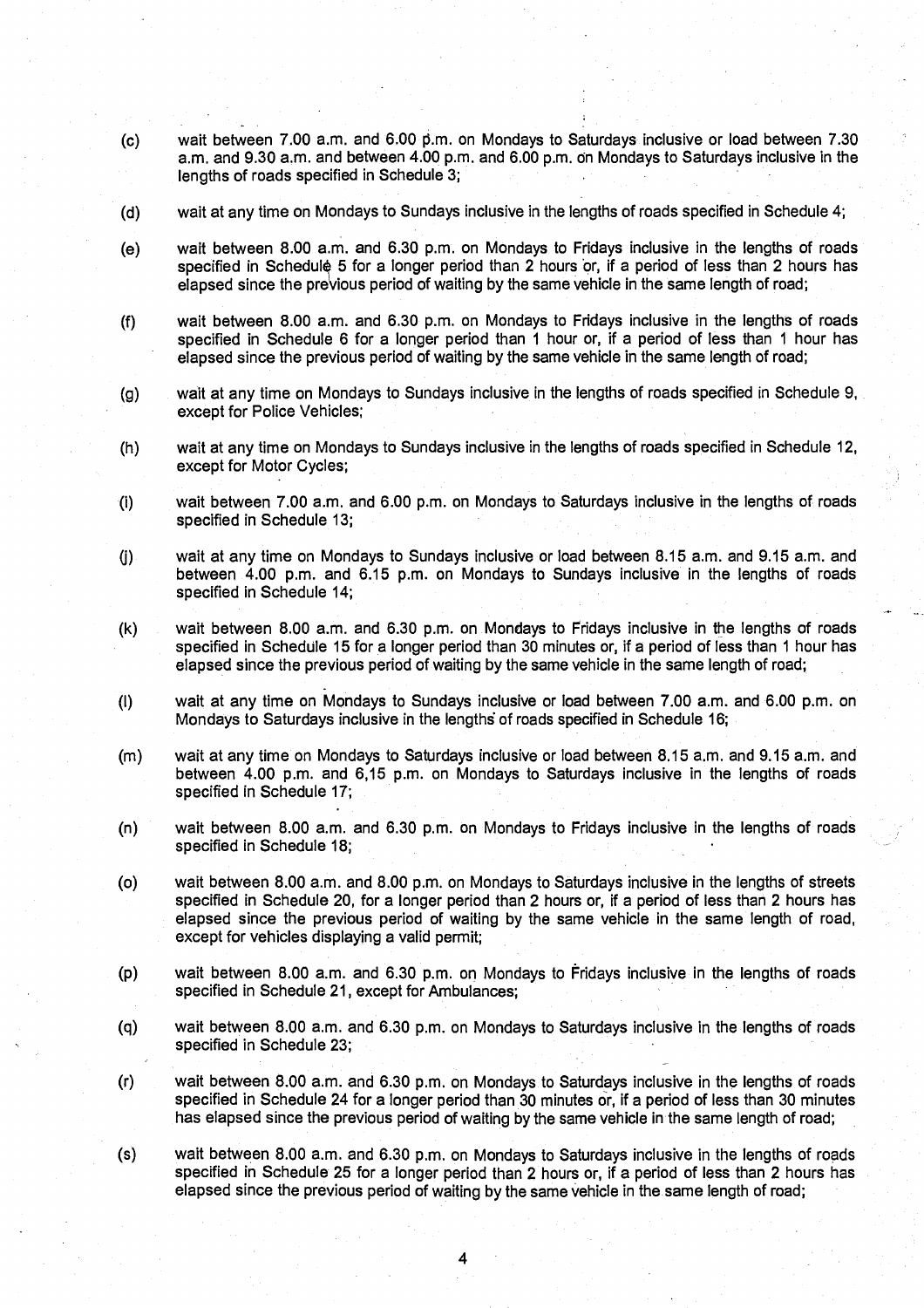- (t) wait between 8.00 a.m. and 6.30 p.m. on Mondays to Saturdays inclusive in the lengths of roads specified in Schedule 26 for a longer period than 30 minutes or, if a period of less than 1 hour has elapsed since the previous period of waiting by the same vehicle in the same length of road, except for vehicles displaying a valid parking permit;
- (u) wait between 8.00 a.m. and 6.30 p.m . on Mondays to Saturdays inclusive in the lengths of roads specified in Schedule 27 for a longer period than 30 minutes or, if a period of less than 1 hour has elapsed since the previous period of waiting by the same vehicle in the same length of road;
- (v) wait at any time on Mondays to Sundays inclusive or load between 8 .15 a.m. and 9.15 a.m . and between 4 .00 p.m. and 6.15 p.m. on Mondays to Saturdays inclusive in the lengths of roads specified in Schedule 28;
- (w) wait at any time on Mondays to Sundays inclusive or load between 8 .15 a.m . and 9 .15 a.m . and between 4.00 p.m. and 6.00 p.m. on Mondays to Sundays inclusive in the lengths of roads specified in Schedule 29;
- (x) wait at any time on Mondays to Saturdays inclusive in the lengths of roads specified in Schedule  $31.$
- (y) wait between 8 .00 a.m . and 6.30 p.m . on Mondays to Saturdays inclusive in the lengths of roads specified in Schedule 32 for a longer period than 10 minutes or, if a period of less than 10 minutes has elapsed since the previous period of waiting by the same vehicle in the same length of road;
- (z) wait at any time on Mondays to Sundays inclusive or load between 8 .00 a.m . and 9 .30 a.m . and between 2.30 p.m. and 6.30 p.m. on Mondays to Sundays inclusive in the lengths of roads specified in Schedule 33;
- (aa) wait between 8 .00 a .m . and 6.30 p.m . on Mondays to Saturdays inclusive or load between 8 .00 a.m . and 9.30 a.m. and between 2.30 p.m. and 6.30 p.m. on Mondays to Saturdays inclusive in the lengths of roads specified in Schedule 34;
- (bb) wait at any time on Mondays to Sundays inclusive or load between 8.15 a.m. and 9.15 a.m. and between 4.15 p.m . and 6.15 p.m. on Mondays to Sundays inclusive in the lengths of roads specified in Schedule 35;
- (cc) wait at any time on Mondays to Sundays inclusive or load between 7 .30 a.m. and 9.30 a.m. and between 4.00 p.m. and 6.00 p.m. on Mondays to Sundays inclusive in the lengths of roads specified in Schedule 36;
- (dd) wait between 7.00 a.m. and 3.00 p.m. on Mondays to Fridays inclusive in the lengths of roads specified in Schedule 37;
- (ee) wait between 9 .15 am . and 4.30 p.m . on Mondays to Saturdays inclusive in the lengths of roads specified in Schedule 39 for a longer period than 30 minutes or, if a period of less than 30 minutes has elapsed since the previous period of waiting by the same vehicle in the same length of road;
- (ff) wait between 8.00 a.m. and 6.30 p.m. on Mondays to Saturdays inclusive in the lengths of roads specified in Schedule 40 for a longer period than 1 hour or, if a period of less than 2 hours has elapsed since the previous period of waiting by the same vehicle in the same length of road;
- (hh) wait at any time on Mondays to Sundays inclusive or load between 8 .15 a.m. and 9.15 a.m. and between 4.00 p.m. and-6.15 p.m. on Mondays to Fridays inclusive and between 8 .15 a.m. and 6.15 p.m. on Saturdays in the lengths of roads specified in Schedule 41;
- (ii) load between 8.15 a.m. and 9.15 a.m. and between 4.00 p.m. and 6.00 p.m. on Mondays to Sundays inclusive in the lengths of roads specified in Schedule 42;
- Qj) wait at any time on Mondays to Sundays or load between 8.15 a.m. and 9.15 a.m . and between 3.30 p.m. and 6.15 p.m. on Mondays to Sundays inclusive in the lengths of roads specified in Schedule 43;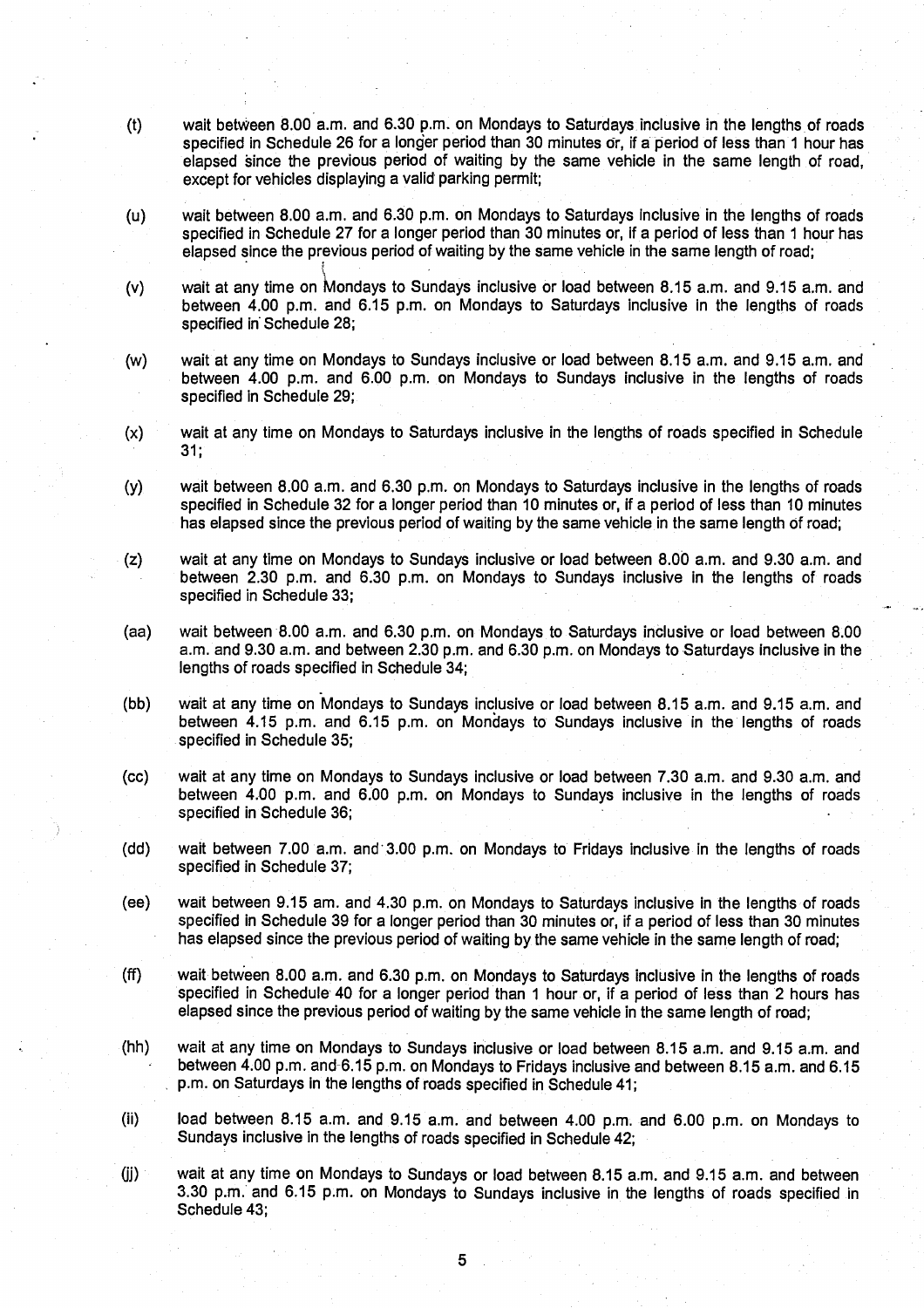- **(kk) wait or load between 8.15 a.m. and 8** . **00 p.m**. **on Mondays to Saturdays inclusive in the lengths of roads specified in Schedule 44 ;**
- **(II) wait at any time on Mondays to Sundays inclusive or load between 8 .15 a**. **m. and** <sup>1</sup> .00 p.m. and **between 4.00 p**.**<sup>m</sup> . and 6** . **15 p.m**. **on Mondays to Sundays inclusive in the lengths of roads specified in Schedule 46 ;**
- **(mm) wait at any time on Mondays to Sundays inclusive or load between 8 .15 a.m . and 9**.**15 a.m. and between 1 .00 p.m** . **and 6** . **15 p.m** . **on Mondays to Sundays inclusive in the lengths of roads specified in Schedule 47 ;**
- **(nn) wait at any time on Mondays to Sundays inclusive or load between 8 .15 a.m . and 9**.**15 a.m. and between 4.15 p.m** . **and 6 .15 p.m. on Mondays to Saturdays inclusive in the lengths of roads specified in Schedule 48 ;**
- **(oo) wait between 9 .00 a**.**<sup>m</sup> . and 5.30 p**. **<sup>m</sup> . on Mondays to Fridays inclusive in the lengths of roads specified in Schedule 49 for a longer period than 2** hours **or, if a period of less than 2 hours has elapsed since the previous period of waiting by the same vehicle in the same length of road except for valid Resident Permit Holders .**
- **(pp) wait between 8.00 a**. **m. and 6.30 p**.**<sup>m</sup> . on Mondays to Saturdays inclusive in the lengths of roads specified in Schedule 50 for a longer period than 1 hour or, if a period of less than 1 hour has elapsed since the previous period of waiting by the same vehicle in the same length of road ;**
- **(qq) wait at any time on Mondays to Sundays inclusive or load at any time on Mondays to Saturdays inclusive in the lengths of roads specified in Schedule 51 ;**
- **(rr) wait or load at any time on a Sunday in the lengths of roads specified in Schedule 52 ;**
- **(ss) wait or load at any time on Mondays to Saturdays inclusive in the lengths of roads specified in** Schedule 53;
- **(tt) wait between 8 .00 a**. **m. and 11** . **30 a.m** . **on Mondays to Saturdays and** wait **for a longer period than 30 minutes or, if a period of less than 30 minutes has elapsed since the previous period of waiting by the same vehicle in the same length of road between 11 .30 a.m** . **and 6 .30 p.m**. **on Mondays to Saturdays inclusive, in the lengths of roads specified in Schedule 54 ;**
- **(uu) wait at any time on Mondays to Sundays inclusive or load between 8 .00 a**. **m. and 6**. **30 p.m. on Mondays to Saturdays inclusive in the lengths of roads specified in Schedule 57 ;**
- **(w) wait between 8.00 a**.**<sup>m</sup> . and 6 .30 p** . **<sup>m</sup> . on Mondays to Saturdays inclusive on odd dates in the lengths of roads specified in Schedule 58 ;**
- **(ww) wait between 8 .00 a**. **m. and 6**.**30 p.m**. **on Mondays to Saturdays inclusive on even dates in the lengths of roads specified in Schedule 59 ;**
- (xx) wait between 8.00 a.m. and 6.30 p.m. on Mondays to Saturdays inclusive in the lengths of roads **specified in Schedule 61 for a longer period than 2 hours or**, **if a period of less than 2 hours has elapsed since the previous period of waiting by the same vehicle in the same length of road except** for vehicles displaying a valid parking permit;
- (yy) wait **at any time on Mondays to Sundays inclusive or load between 7 .15 a.m**. **and 9**. **45 a.m . and between 4.00 p.m**. **and 6**. **15 p.m. on Mondays to Sundays inclusive in the lengths of roads specified in Schedule 62 ;**
- **(zz) wait at any time on Mondays to Sundays inclusive in the lengths of roads specified in Schedule 110, except for Ambulances .**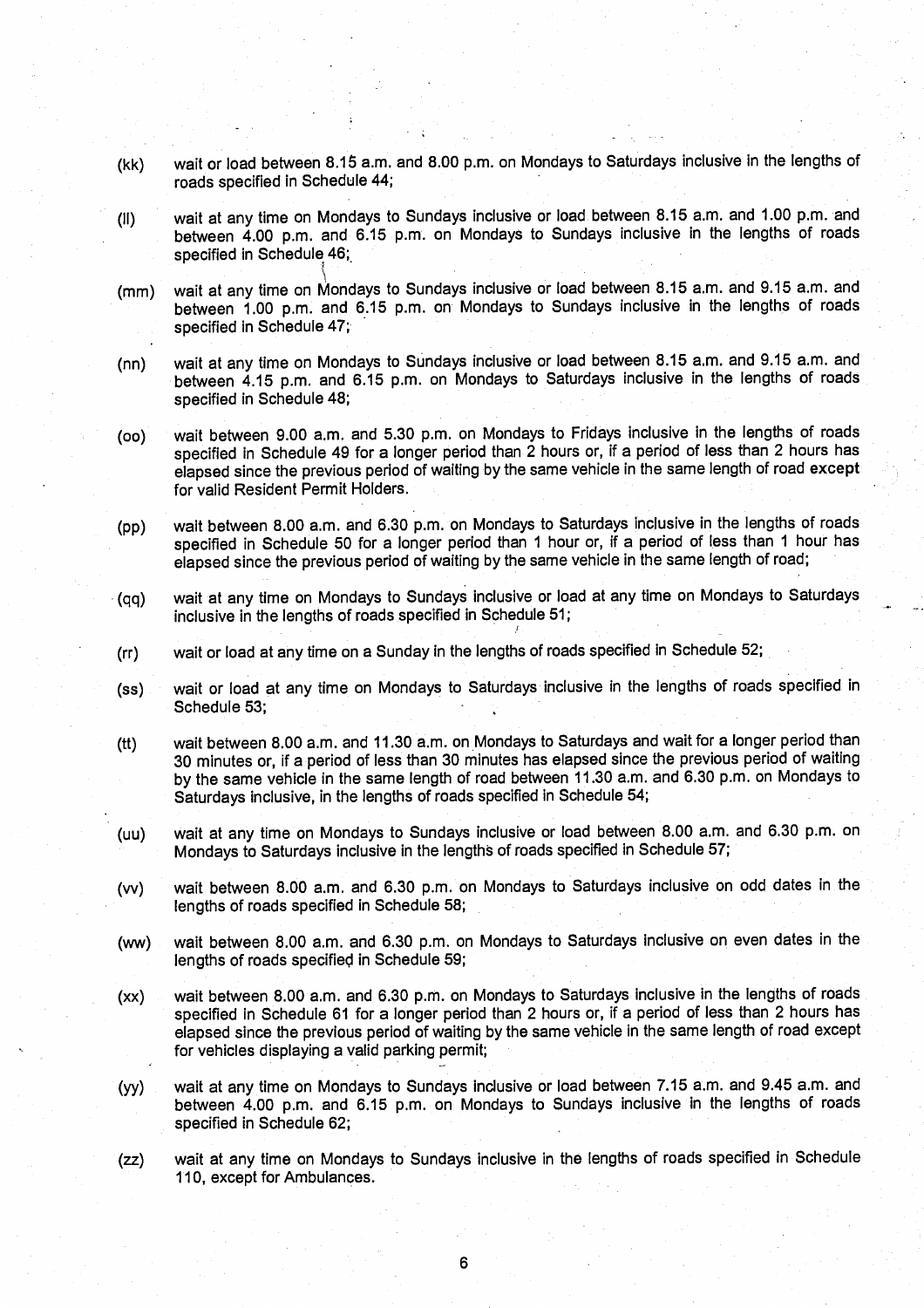7. Nothing in Article 6 shall apply to any vehicle waiting in the lengths of roads referred to therein for so lohg as it may be necessary **to enable:-**

- (a) a person to board or alight from the vehicle;
- (b) the vehicle, if it cannot conveniently be used for such purpose in any other road, to be used in connection with any of the following operations, namely:-
	- 0) building, industrial or demolition operations;
	- (ii) the removal of any obstruction to traffic;
	- (iii) the maintenance, improvement or reconstruction of the said lengths of roads:
	- (iv) the laying, erection, alteration or repair in or in land adjacent to the said lengths of roads of any sewer or of any main, pipe or apparatus for the supply of gas, water or electricity or of any telecommunications system;
	- (v) the service of a Local Authority or a Water Authority in pursuance of statutory powers or duties;
- (d) the vehicle to be used for the purpose of delivering or collecting postal packages as defined in Section 87 of the Post Office Act 1953;
- (e) the vehicle to take in petrol, oil, water or air from any garage situated on or adjacent to the said lengths of roads;
- (f) the vehicle to wait at or near to any premises situated on or adjacent to the said lengths of roads for so long as such waiting by that vehicle is reasonably necessary in connection with any wedding or funeral;
- (g) the vehicle being used for fire brigade, ambulance or police purposes .
- 8. (1) Nothing in Article 6 shall apply:-
	- (a) to any vehicle waiting for so long as may be necessary for the purpose of enabling goods to be loaded on or unloaded from the vehicle:
	- (b) to a Disabled Person's Vehicle, displaying a Disabled Person'**s Badge** in the relevant position, for a period not exceeding 3 hours (not being a period separated by an interval of less than 1 hour from a previous period of waiting by **the same** vehicle in the same length of road. on the same day), provided that the Disabled Person's Vehicle also displays in the relevant position, a Parking Disc (on which the driver or other person in charge of the vehicle has marked the time at which the period of waiting began) excepting those lengths of roads specified in the Schedules referred to in paragraph (c) of this Article ;
	- (c) to a Disabled Person's Vehicle, displaying a Disabled Person's Badge in the relevant position, waiting on the lengths of roads specified in Schedules 5, 6, 15, 20, 24, 25, 26, 27, 32,39, 40, 49, 50, 58, 59 60 and 61 during the specified limited waiting hours ;

provided that such exemptions do not apply during the hours when loading restrictions are imposed by that Article .

- (2) Nothing in Article 6 shall apply to any vehicle:-
	- (a) waiting upon an authorised parking place; or
	- (b) being a Hackney Carriage, waiting upon an authorised cab rank; or

7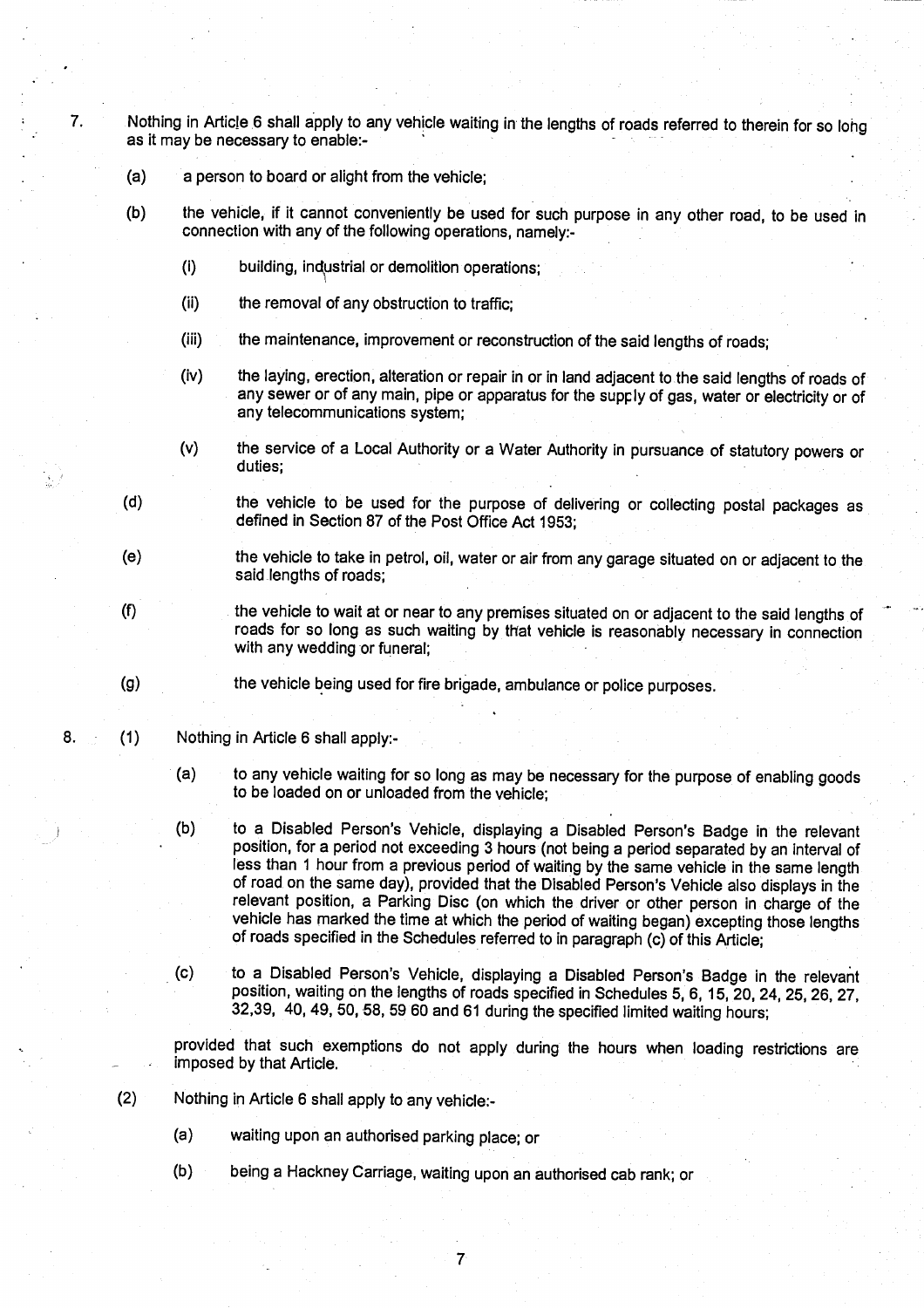- (c) waiting for so long as may be necessary to enable'the vehicle to be used in the provision of a local service within the meaning of the Transport Act 1985.
- 9. No person shall, except upon the direction or with the permission of a Police Constable in uniform, Traffic Warden or a Parking Attendant, cause or permit any vehicle other than:-
	- (a) a goods vehicle to wait for the purpose of loading in a loading bay specified in Schedule 7 between 7.00 a.m . and 6.00 p.rn. on Mondays to Saturdays inclusive;
	- (b) a disabled person's vehicle, displaying a Disabled Person'**s Badge** in the relevant position, to wait in a disabled parking place specified in Schedule 8 at any time, for a period not exceeding 4 hours (not being a period separated by an interval of less than 2 hour from a previous period of waiting by the same vehicle in the same length of road on the same day), provided that. the Disabled Person's Vehicle also displays in the relevant position, a Parking Disc (on which the driver or other person in charge of the vehicle has marked the time at which the period of waiting began);
	- (c) a Hackney Carriage to stop or wait, at any time on Mondays to Sundays inclusive, in the lengths of roads specified in Schedule 10;
	- (d) a Hackney Carriage to stop or wait, between 11 .00 p.m. and 6.30 a .m. on Mondays to Sundays inclusive, in the lengths of roads specified in Schedule 11;
	- (e) a goods vehicle to wait at any time for the purpose of loading in a loading bay specified in Schedule 19.
- 10 . No person shall, except upon the direction or with the permission of a Police Constable in uniform, Traffic Warden or a Parking Attendant, cause or permit any vehicle:-
	- (a) to stop between 8.00 a.m . and 5.00 p.m. on Mondays to Fridays on a School-Keep-Clear marking specified in Schedule 22;
	- (b) to wait, at any time on Mondays to Sundays inclusive in the lengths of roads specified in Schedule 107 other than vehicles displaying in the relevant position a valid Disabled Persons Badge;
	- (c) other than a bus to wait at any time on Mondays to Sundays inclusive, in a bus stop clearway as specified in Schedule 305;
	- (d) other than a bus to stop or wait, between 7 a .m. and 7 p.m. on Mondays to Sundays inclusive, in a bus stop clearway as specified in Schedule 400;
	- (e) other than a bus to wait at any time on Mondays to Sundays inclusive, in a bus stand as specified in Schedule 402;
	- (f) other than a bus to wait between 7 .30 a.m . and 8.45 a.m. on Mondays to Sundays inclusive, in a bus stand as specified in Schedule 403.
- 11 . Nothing in Article 10 shall apply to any vehicle waiting in the lengths of road referred to therein for so long as may be necessary to enable
	- (a) the vehicle, if it cannot conveniently be used for such purpose in any other road, to be used in connection with the removal of any obstruction to traffic;
	- (b) the vehicle being used for fire brigade, ambulance or police purposes;
	- (c) the maintenance, improvement or reconstruction of the said lengths of roads ;
	- (d) the laying, erection, alteration or repair in or in land adjacent to the said lengths of roads of any sewer or of any main, pipe or apparatus for the supply of gas, water or electricity or of any telecommunications system;
	- (e) is required by law to stop;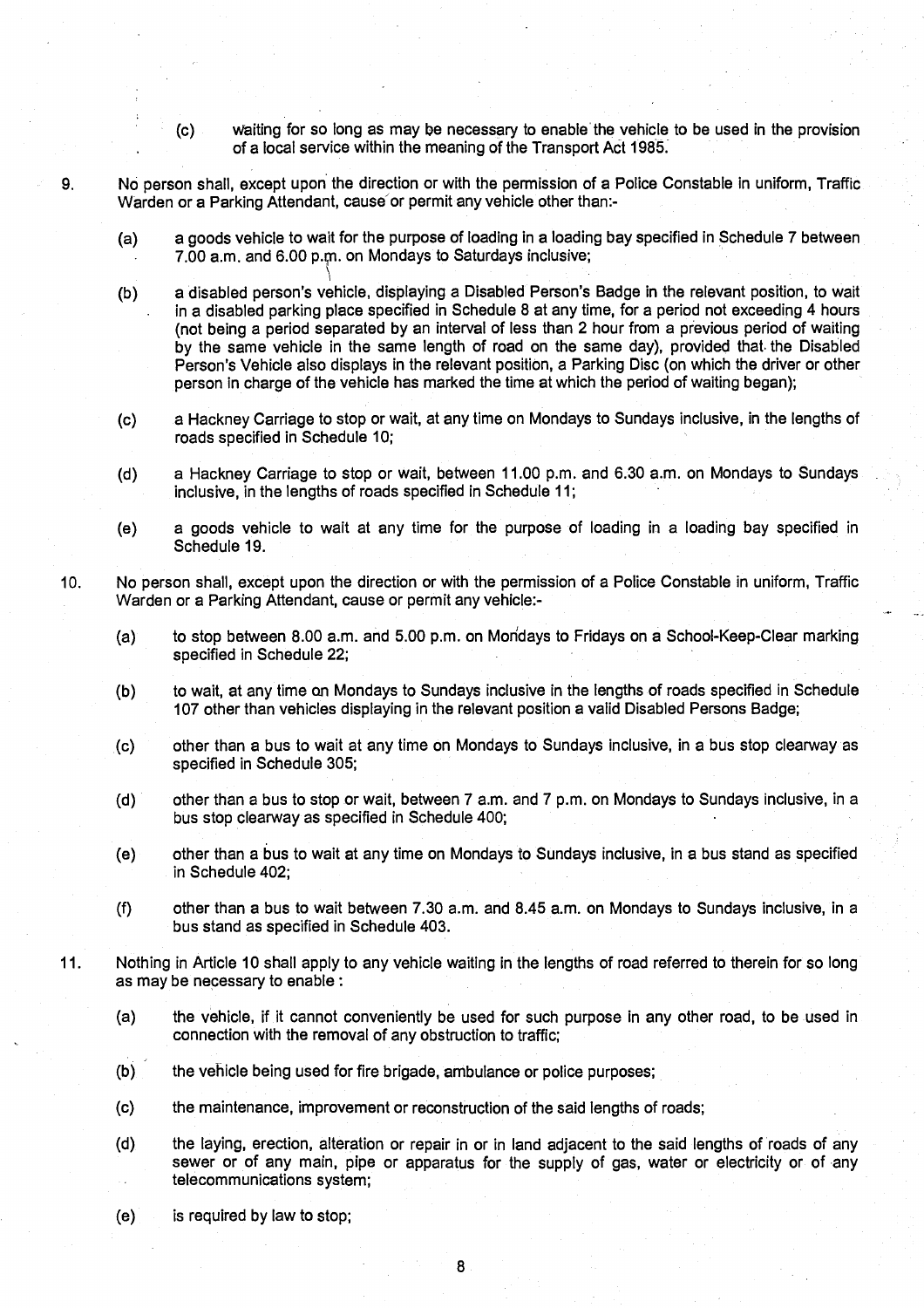- **(f) is obliged to do so in order to avoid an accident**
- 

**<sup>12</sup> . Save as** provided in Article 13**, no person shall, except upon the direction** or **with the permission of** a Police **Constable in uniform** , Traffic **Warden or a Parking Attendant** , **cause or permit any vehicle to:-**

- **(a) wait between** 7.45 a. **m. and . 9 .15 a.m** . **and between 4 .30 p**. **m. and 6** .30 p.m. **on Mondays to Saturdays inclusive in the lengths of roads specified in Schedule 300 ;**
- **(b) wait between** 7.45 a.m. **and 9**.**15 a.m. and between 4 .30 p** . **<sup>m</sup> . and 6**.**30 p.m . on Mondays to Fridays inclusive in the lengths of roads specified in Schedule 301 ;**
- **(c) wait at any time on Mondays to Sundays inclusive in the lengths of roads specified in Schedule 303;**
- **(d) wait between 7.30 a**. **m. to 9.30 a**.**m. and between 3.30 p** . **m. and 6.30 p .m. on Mondays to Saturdays inclusive in the lengths of roads specified in Schedule 304 .**
- **13. (1) Nothing in A**rt**icle 12 shall** apply **to any vehicle waiting in the lengths of roads referred to therein for so long as it may be necessa**ry **to enable:**
	- **a) the vehicle** , **if it cannot conveniently be used for such purpose in any other road, to be used in connection with the removal of any obstruction to** traffic;
	- **b) the vehicle to be used for the purpose of delivering or collecting postal packages as defined in Section 87 of the Post** Office **Act 1953;**
	- **c) the vehicle being used for fire brigade** , **ambulance or police purposes;**
	- **d) the maintenance**, **improvement or reconstruction of the said lengths of roads ;**
	- **e) the laying, erection**, **alteration or repair in or in land adjacent to the said lengths of roads of any sewer or of any main** , **pipe or apparatus for the supply of gas, water or electricity or of any telecommunications system;**
	- **f) the vehicle**, **if it cannot conveniently be used in any other road, to be used in connection with any building operation or demolition.**
	- (**2) Nothing in** Article **12 shall apply to any vehicle waiting in any of roads or lengths of roads referred to therein when the person in control of the vehicle:-**
		- **(a) is required by law to stop ;**
		- **(b) is obliged to do so in order to avoid an accident; or**
		- **(c) is prevented from proceeding by circumstances outside his control and, it is not reasonably practicable for him to drive or move the vehicle to a place not on any main carriageway of a road specified in Schedules 300, 301, 302, 303 and 304 .**

#### **PART III**

## **AUTHORISATION AND USE OF PARKING PLACES**

14. (1) The **lengths of roads specified in Schedules 39, 49, 61, 99, 100, 101, 104, 105 and 106, are authorised to be used as parking places for the parking during the permitted hours and in such positions as are specified in the said Schedules** , **of a vehicle displaying in the relevant position a** valid Residents Parking Permit issued by the Council.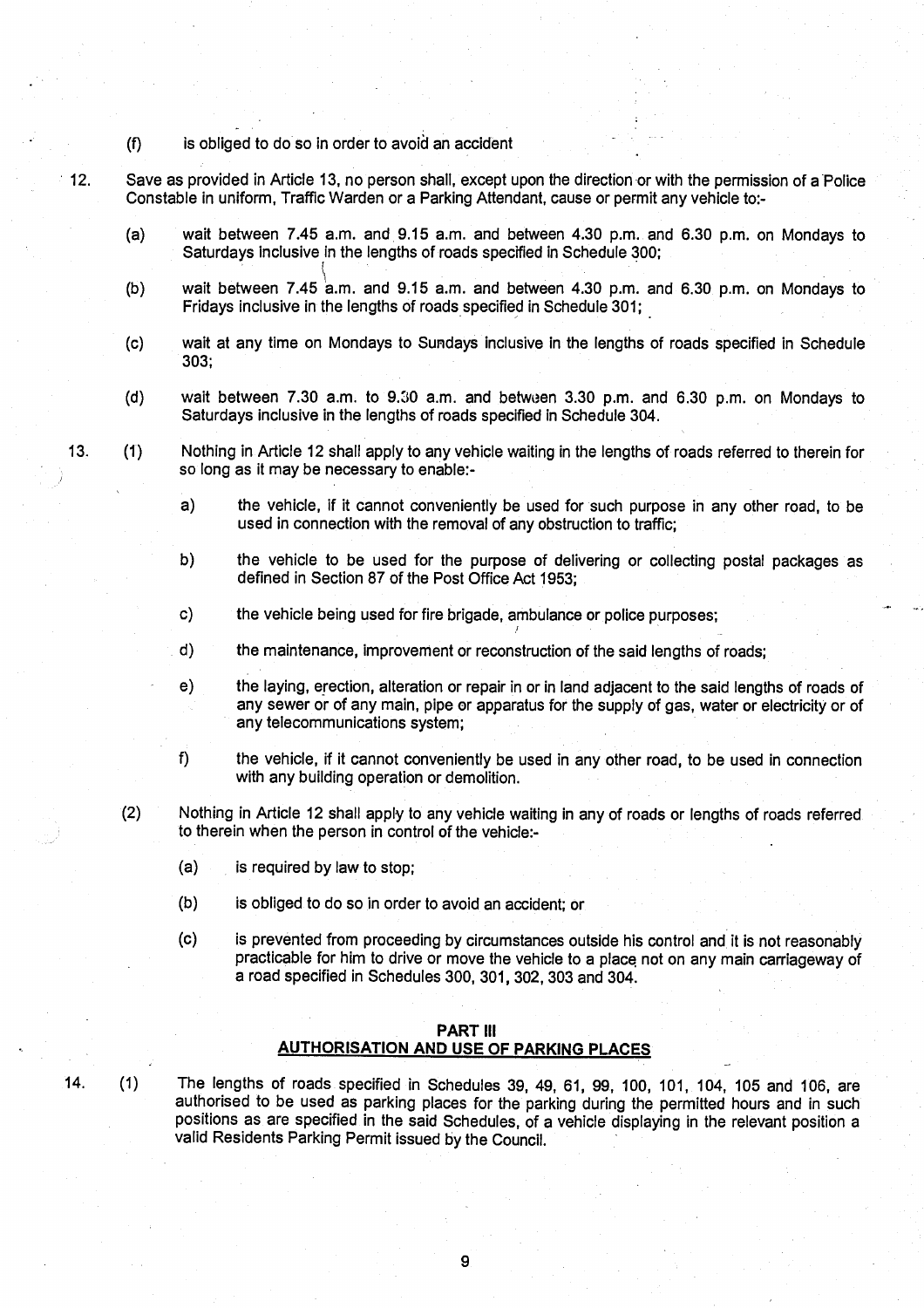- **(2) The lengths of roads specified in Schedules 105 and 108 are authorised to be** Used **as parking places for the parking during the permitted hours and in such positions as are specified in the said Schedules**, **of a vehicle displaying in the relevant position a valid Business Parking Permit issued by the Council.**
- (3) The **lengths of roads specified in Schedule 102 are authorised to be used as parking places for the** parking during the permitted hours and in such positions as are specified in the said Schedules, of **a vehicle displaying** in **the relevant position a valid Doctors Parking Permit issued by the** Council .
- **(4) The lengths of roads specified in Schedules 109 and 111 are authorised to be used as parking places for the parking during the permitted hours and in such positions as are specified in the said Schedules**, **of a vehicle displaying in the relevant position a valid Parking Permit** ' **issued by the Council.**
- **(5) Nothing in paragraphs (1), (2), (3) and** (4) of this Article **shall restrict the power of the** Council to **close a parking place .**
- 15. Where in the **Schedules a parking place is described as available for vehicles of a specific class or in a specified position, the driver of a vehicle shall not permit it to wait in the parking place unless it :-**
	- **(a) is of the specified class**; **or as the case may be -**
	- **(b) is in the specified position;**
	- (**c) displays a valid parking permit issued by the Council .**
- 16. A driver of **a vehicle shall not use a parking place :-**
	- **(a) so as to unreasonably prevent access to any premises adjoining the road, or the use of the road by any other person** , **or so as to be a nuisance ;**
	- **(b) when a Police Constable in uniform** , Traffic **Warden or a parking a** tt**endant or a person authorised** by the Council **has closed the parking place .**
- <sup>17</sup> . The driver **of a motor vehicle using a parking place shall stop the engine as soon as the vehicle is in position in the parking place and shall not start the engine except when about to change the position of the vehicle in, or to depart from**, **that parking place.**
- **<sup>18</sup> . No person shall use a** vehicle whilst **it is in a parking place in connection with the sale of any article to persons in or near the parking place, or in connection with the selling or offering for hire of his skill or services .**
- 19. When **a vehicle is left in a parking place in contravention of the provisions of Articles 15(b),** <sup>a</sup> **Police Constable in uniform** , Traffic Warden or a parking **attendant or a person authorised by the Council to do so may alter or cause to be altered the position of the vehicle so that its position shall comply with that provision .**
- 20. Any **person altering the position of a vehicle by virtue of Article 19 may do so in such manner as he thinks necessa**ry**.**
- <sup>21</sup> . A Police **Constable in uniform** , Traffic **Warden or a parking attendant or a person authorised** by the Council **to do so may**, **in case of emergency**, **or in contravention of Article 16**, **remove or cause to be removed to any place he thinks** fit any **vehicle left in a parking place .**
- 22. Any **person removing or causing to be removed a vehicle from a parking place in accordance** with Article **21 shall provide for the safe custody of** th**e vehicle.**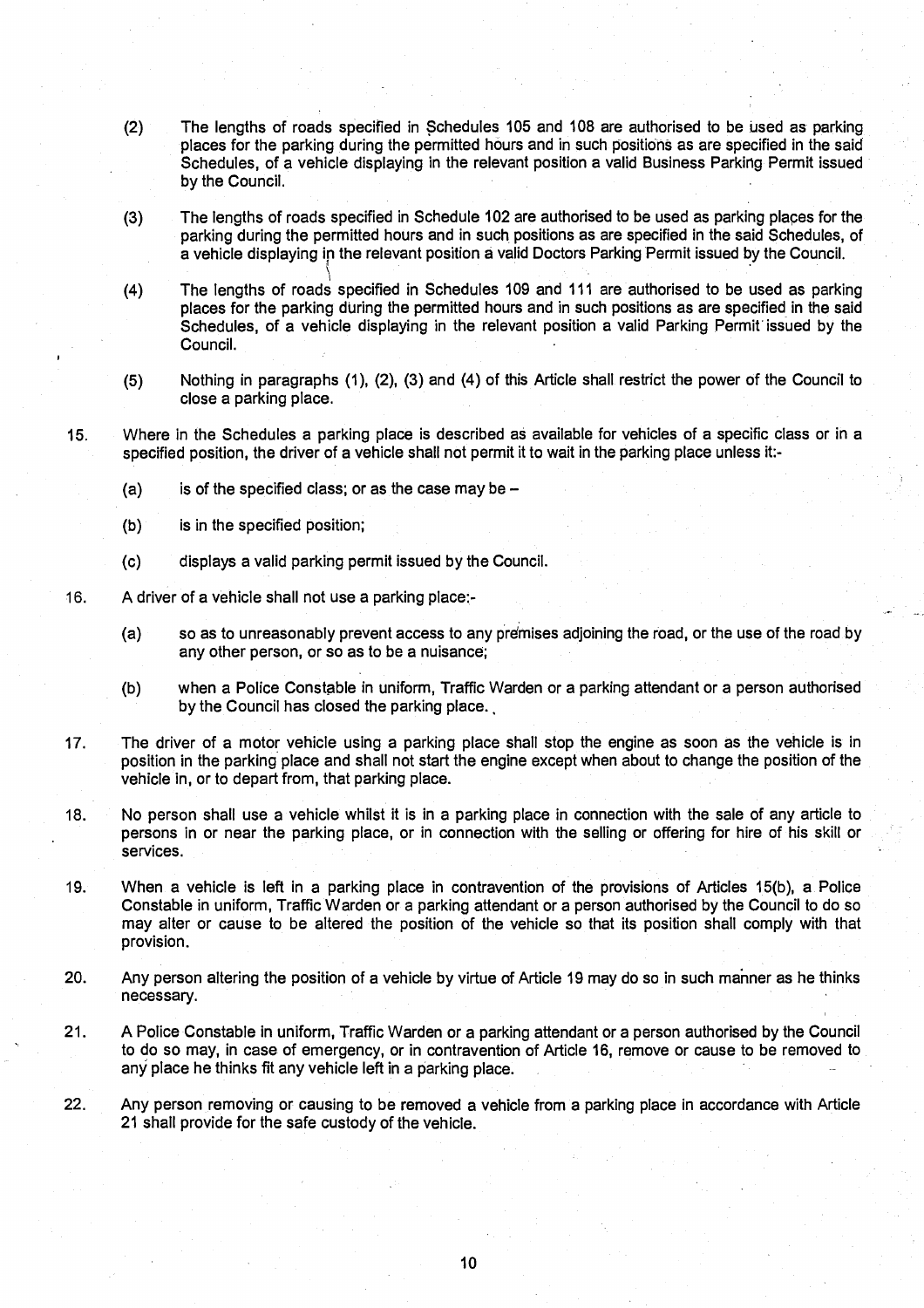#### PART IV **PERMITS**

23. (1) Any business, resident or doctor, who is the owner of a vehicle of the following class, that is to say a passenger vehicle, a goods vehicle, a invalid carriage or a motorcycle may apply to the Council or an authorised agent for a permit for the parking of that vehicle in a parking place specified in paragraph (5) of this Article and any such application shall be made on a form issued by and obtainable from the Council or authorised agent and shall include the particulars and information required by such form to be supplied.

(2) The Council or authorised agent may at any time require an applicant for a permit or a permit holder to produce to an officer of the Council or authorised agent such evidence in respect of an application for a permit as they may reasonably require to verify the particulars or information given to them or to verify that the permit is valid.

- (3) The Council or authorised agent upon being satisfied that the applicant is:-
	- (a) a business user or a resident who is the owner of a vehicle of the class specified in paragraph (1) of this Article, shall issue to the applicant **I** Business or Residents Parking Permit, as the case may be, for the leaving during the permitted hours in a parking place of the vehicle to which such permit relates, by the owner or by any person using such vehicle with the consent of the owner (other than a person to whom such vehicle has been let for hire and reward);
	- (b) a Doctor, who is the owner of a vehicle of the class specified in paragraph (1) of this Article, shall issue to the applicant **I** Doctors Parking Permit for the leaving at any time in the Doctors Parking Place specified thereon such vehicles as they are satisfied are used by fully registered persons who are liable to be called of necessity to emergencies away from the surgery or consulting room shown on the application to the extent that the need for special parking arrangements is justified and to whom no suitable alternative parking facility is available within a reasonable distance.
- (4) A resident shall not be entitled to be in possession of more than one permit at any one occasion .
- (5) (a) A Business Permit shall only be a valid for use in a parking place specified in Schedules 105, 108, 109 and 111 ;
	- (b) a Residents Parking Permit shall only be a valid for use in a parking place specified in Schedules 39, 49, 61, 99, 100, 101, 104, 105, 106, 109 and 111;
	- (c) a Doctors Parking Permit shall only be valid for use in a parking place specified in Schedule 102.
- 24 . Notwithstanding the provisions contained in Article 23 the Council may also grant permits to such other **persons as** they may think fit.
- 25. (1) A permit holder (whether of a Business, Residents or Doctors Parking Permit), may surrender such permit to the Council or authorised agent at any time and shall surrender such permit to the Council or authorised agent on the occurrence of any one of the events set out in paragraph (3) of this Article.
	- (2) The Council or authorised agent may, by notice in writing served on the permit holder at the address shown by that person on the application for the permit or at any other address believed to be that person's residence, withdraw a permit if it appears to the Council or authorised agent that any one of the events set out in paragraph (3) of this Article has occurred and the permit holder shall surrender the permit to the Council or authorised agent within 48 hours of the receipt of the aforementioned notice.
	- (3) The events referred to in the foregoing provisions of this Article are:
		- **(a) the permit holder ceasing to be a resident or a business** , **as the case may be;**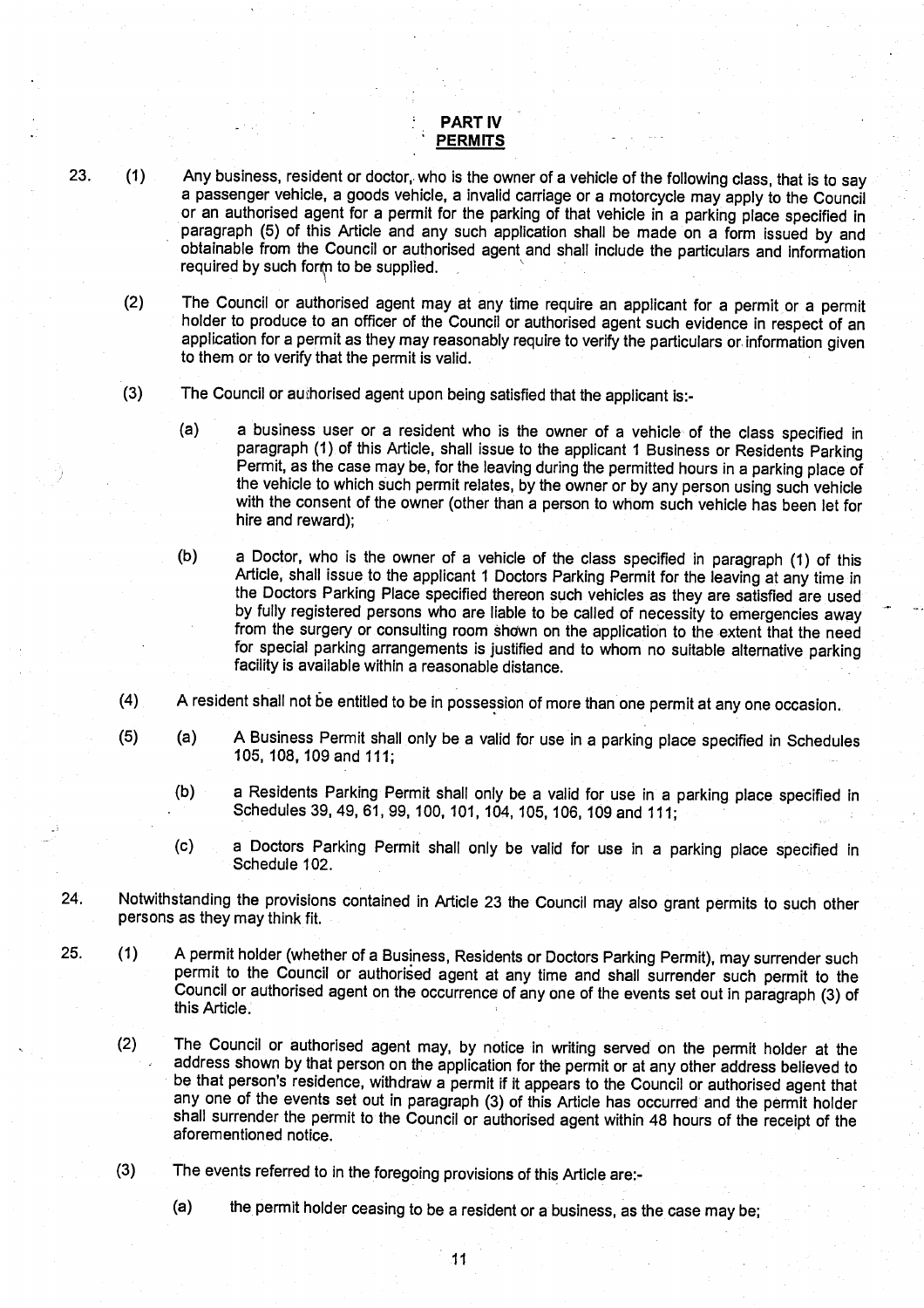- (b) the permit holder ceasing to be the owner of the vehicle in respect of which the permit was issued;
- (c) the vehicle in respect of which such permit was issued being adapted or used in such a manner that it is not a vehicle of the class specified in Article 23(1);
- (d) the issue of a duplicate permit by the Council under the provisions of Article 28 ;
- (e) the expiry of the period for which the permit was issued;
- (f) where a permit is issued to any person upon receipt of a cheque and the cheque is subsequently dishonoured, the permit shall cease to be of any effect;
- (g) in the case of a fully registered person holding a Doctor's Parking Permit:-
	- (i) the vehicle or any vehicle in respect of which the permit was issued ceasing to be used by a fully registered person who is liable to be called of necessity to emergencies away from the surgery or consulting room shown on the application for the permit to the extent that the need for special parking arrangements is justified;
	- (ii) the revocation of the designation of the parking place in respect of which the permit was issued.
- 26. Without prejudice to-the provisions of Article 25, a permit shall cease to be valid at the expiration of the period specified thereon:-
	- (a) which period, in the case of **a Business** Permit,'shall not exceed a period of eleven months from the end of the month during which it first became valid; or
	- (b) which period, in the case of a Residents or Doctors Permit, shall not exceed a period of twentythree months from the end of the month during which it first became valid;

or on the occurrence of any one of the events set out in paragraph (3) of Article 25, whichever is the earlier .

- 27. (1) A holder of a Doctors Parking Permit, may at any time apply to the Council or authorised agent for a permit issued to him to be amended **so as to relate** to any other vehicle, being a vehicle which is used by a fully registered person who are liable to be called of necessity to emergencies away from the surgery or consulting room shown on the application to the extent that the need for special parking arrangements can be justified.
	- (2) Upon receipt of an application pursuant to paragraph (1) of this Article and of the relevant permit, the Council or authorised **agent** may amend the permit accordingly, or to such extent as they think fit, or at their discretion **issue a** revised permit, and if a revised permit **is so issued** , the permit shall become invalid and shall be surrendered to the Council.
- 28. (1) If a permit is accidentally mutilated or defaced or the figures or particulars thereon have become illegible or the colour of the permit has become **altered** by fading or otherwise, the permit holder shall surrender it to the Council or authorised **agent and** apply to the Council or authorised agent for the issue to him of a duplicate permit, whereupon Council or authorised **agent,** shall issue a duplicate permit so marked and upon such issue the original permit shall become invalid .
	- (2) If a permit is lost or destroyed, the permit holder may apply to the Council or authorised agent for the issue to him of a duplicate permit and the Council or authorised **agent** upon being satisfied as to such loss or destruction, shall issue a duplicate permit so marked and upon such issue the permit shall become invalid.
	- (3) All the provisions of this Order shall apply to a duplicate permit to the same extent as they applied to the original permit.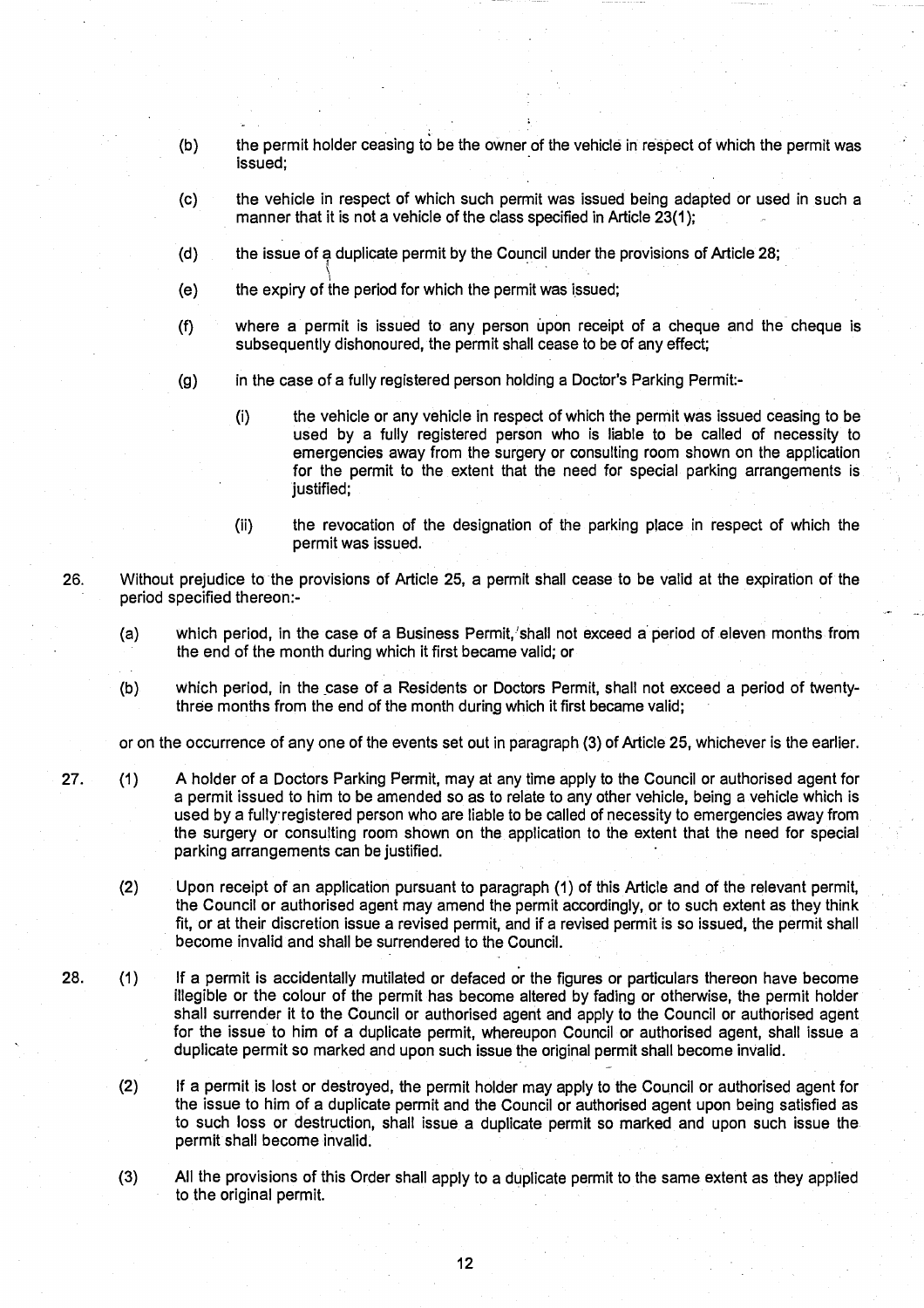- 29. A permit shall be in writing and shall include the following particulars :-
	- (a) the registration mark of the vehicle in respect of which the permit has been issued;
	- (b) the period during which, subject to the provisions of Article 25, the permit shall remain valid;
	- (c) an authentication that the permit has been issued by the Council;
	- (d) a code indicating the **parking area for which the permit is valid.**
- 30. At all times during which a vehicle is left in a parking place specified in Schedules 39, 49, 99, 100, 101, 102, 104, **<sup>1</sup>** 05, 106, 108, 109 and 111 during the permitted hours, there shall be displayed in the relevant position a permit issued in respect of that vehicle valid for parking place.
- <sup>31</sup> . When a permit has been displayed in accordance with the provisions of Article 30, or where a penalty charge notice has been attached to the vehicle in accordance with Article 33(2), no person other than a Police Constable in uniform, Traffic Warden or a parking attendant shall remove such permit or notice from the vehicle unless authorised to do so by the driver of that vehicle.
- $32.$  Notwithstanding the foregoing provisions of this Order, the Council may at its discretion issue a discretionary Notice allowing a specific vehicle to wait in a road or a parking place during the hours of operation of any restriction or prohibition to the contrary.

#### PART V **CONTRAVENTION OF ORDER .**

- 33. (1) If a vehicle is left in a parking place during the permitted hours or in any road or length of road in contravention of any provision of this Order, a penalty charge shall be payable and/or the vehicle may be removed from that location.
	- (2) A separate penalty shall become chargeable in respect of each new calendar date .
	- (3) In the case of a vehicle in respect of which a penalty charge is payable, a penalty charge notice showing the information required by section 66(3) of the Road Traffic Act 1991 may then be issued by a parking attendant in uniform in accordance with section 66(1) of the said Act.
	- (4) If a vehicle is left after a penalty charge has been incurred, a parking attendant in uniform or a person acting under his direction may attach to the vehicle an immobilisation device and a notice in accordance with the requirements of section 69(1) and (2) of the Road Traffic Act 1991 and that vehicle shall only be-released from the device on payment of the penalty charge, or as the case may be a reduced penalty charge, along with such release fee as may be required by the Council .
	- (5) Where a parking attendant has removed or caused to be removed a vehicle in accordance with paragraph (1) of this Article:-
		- (a) he shall provide for the safe custody of the vehicle;
		- (b) the Council shall be entitled to recover from the person responsible such charges in respect of the removal, storage and disposal of the vehicle as it might prescribe from time to time;
		- (c) the provisions of the Road Traffic Regulation Act 1984 as amended shall apply to the disposal of any such vehicle removed by or on behalf of the Council pursuant to this Article.

Nothing in paragraphs (4) and (5) of this Article shall apply in **respect** of a vehicle displaying in the relevant position a valid disabled person's badge issued by any local authority .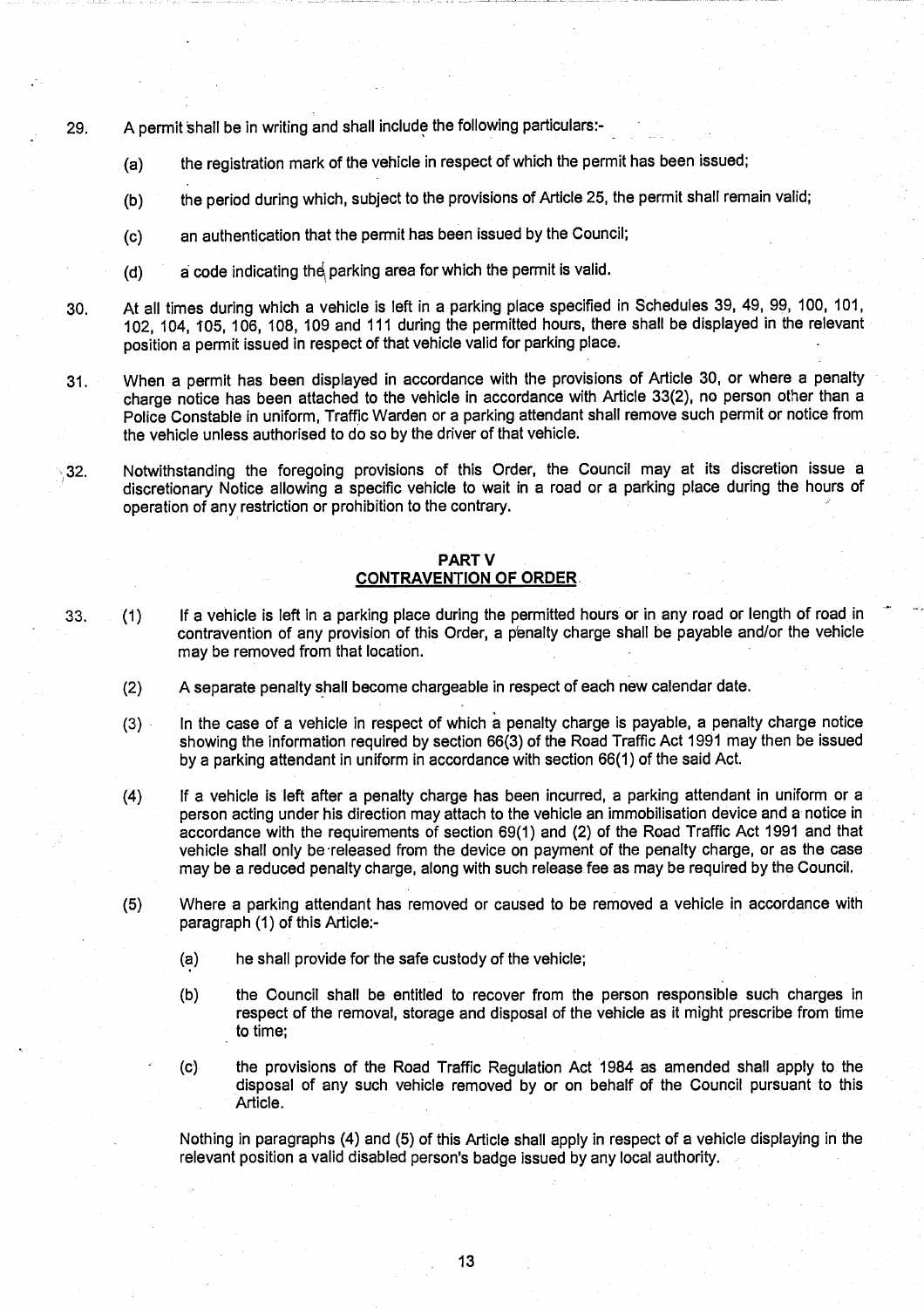#### PART VI **REVOCATIONS**

- 34. The Royal County of Berkshire (Caversham Road, **Reading**)(Prohibition and Restriction of Waiting) (Consolidation) Order 1992 shall be revoked .
- 35. The Borough of Reading (Rivermead Zone D)(Special Parking Area) Waiting Restrictions and Parking Places) Order 2000 shall be revoked.
- 36. The following items contained within the Borough of Reading (Special Parking Area)(Waiting Restrictions and Parking **Places**) Revision Order 2001 shall be revoked .

Item 2 in Schedule 4 Item 21 in Schedule 4 Item 37 in Schedule 24

- 37 . The references to Ross Road, Swansea Road and York Road in Schedule 22 to The Borough of Reading (School Entrance Markings) (Prohibition of Stopping) 2002 shall be revoked.
- 38 . Items 7-10 inclusive in Schedule 4, and item 51 in Schedule 23 to The Borough of Reading ((Special Parking Area)(Waiting Restrictions) Revision Order 2002 shall be revoked.

THE COMMON SEAL of the READING ) BOROUGH COUNCIL was hereunto ) affixed this  $\sqrt{a}$  day of  $\sqrt{b}$   $\omega$   $\sqrt{b}$  200 3 in the presence of:-

| in the presence of:- |                                           |                 |
|----------------------|-------------------------------------------|-----------------|
|                      |                                           |                 |
| Minute               | $x_{i_{1}} \geq 1$ and $x_{i_{2}} \geq 0$ |                 |
| Originator           | PB                                        |                 |
| Seal No.             |                                           |                 |
| Checked              |                                           |                 |
|                      |                                           | $\sim$<br>$  -$ |

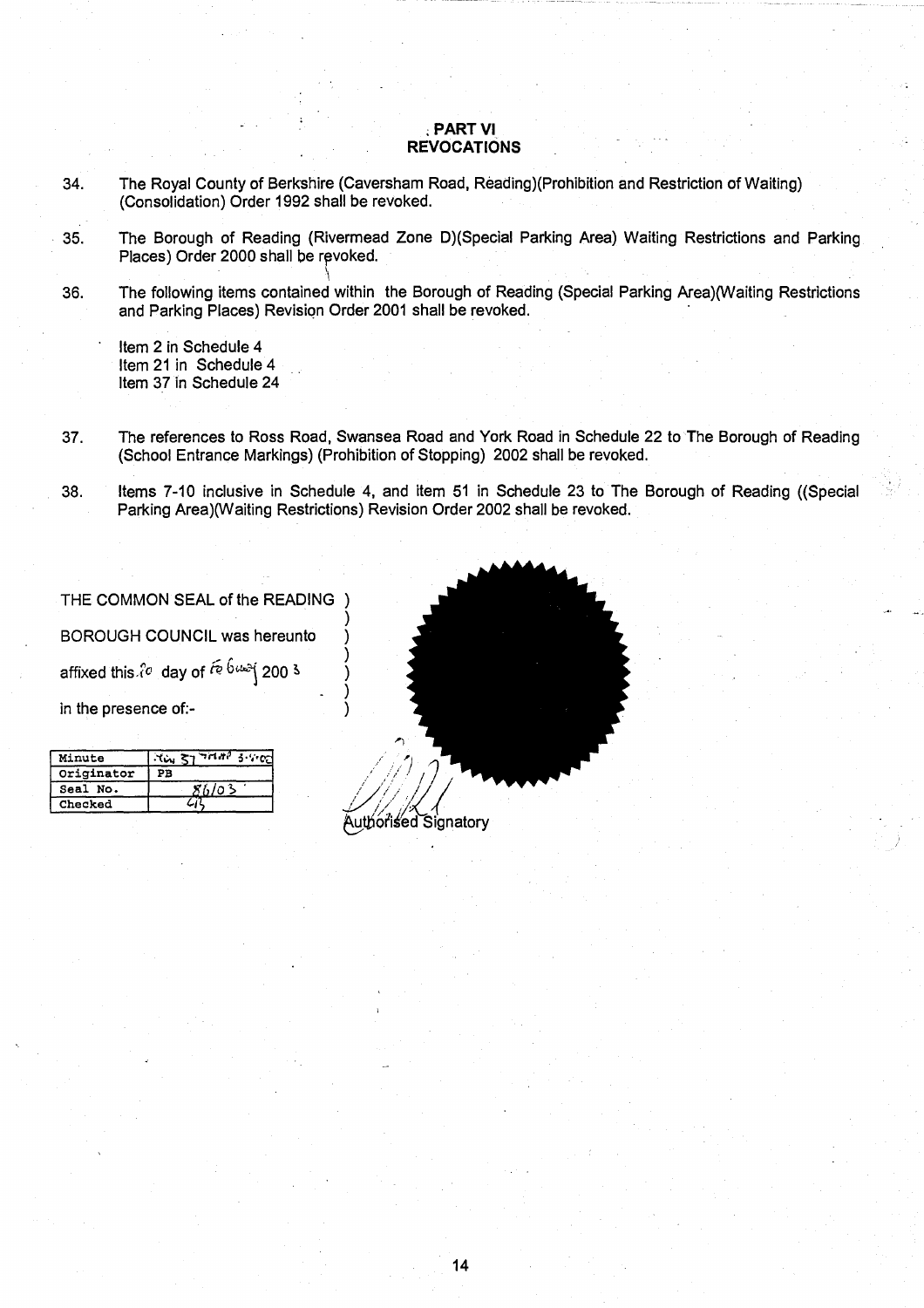## **LIST OF SCHEDULES**

| 4.  | No Waiting At Any Time                                                                                 |
|-----|--------------------------------------------------------------------------------------------------------|
| 18. | No Waiting Mon-Fri 8am-6.30pm                                                                          |
| 22. | No Stopping on School Entrance Markings                                                                |
| 23  | No Waiting Mon-Sat 8am-6.30pm                                                                          |
| 24. | Waiting Limited to 30 Minutes - 8.00am to 6.30pm, No Return Within 30 Minutes                          |
| 25  | Waiting Limited To 2 hours, Return Prohibited Within 2 hours Mon-Sat 8am-6.30pm                        |
| 28. | No Waiting At Any Time/No Loading 8.15am-9.15am and 4pm-6.15pm Except Sunday                           |
| 29. | No Waiting At Any Time/No Loading 8.15am-9.15am and 4pm-6pm                                            |
| 39  | Waiting Limited to 30 Minutes - 9.15am to 4.30pm, No Return Within 30 Minutes,<br>Mondays to Saturdays |
| 99  | Residents' Permit Holders Only Mon-Sun 24 Hours                                                        |
| 300 | Urban Clearway Mon-Sat 7.45am-9.15am and 4.30pm-6.30pm                                                 |
| 499 | Addresses For The Issue Of Residents and Business Parking Permits                                      |
|     | Schedules 1-3,5-17,19-21,26-27,30-98,100-106-299,301-498 are not appended to this Order (Article 5(c)) |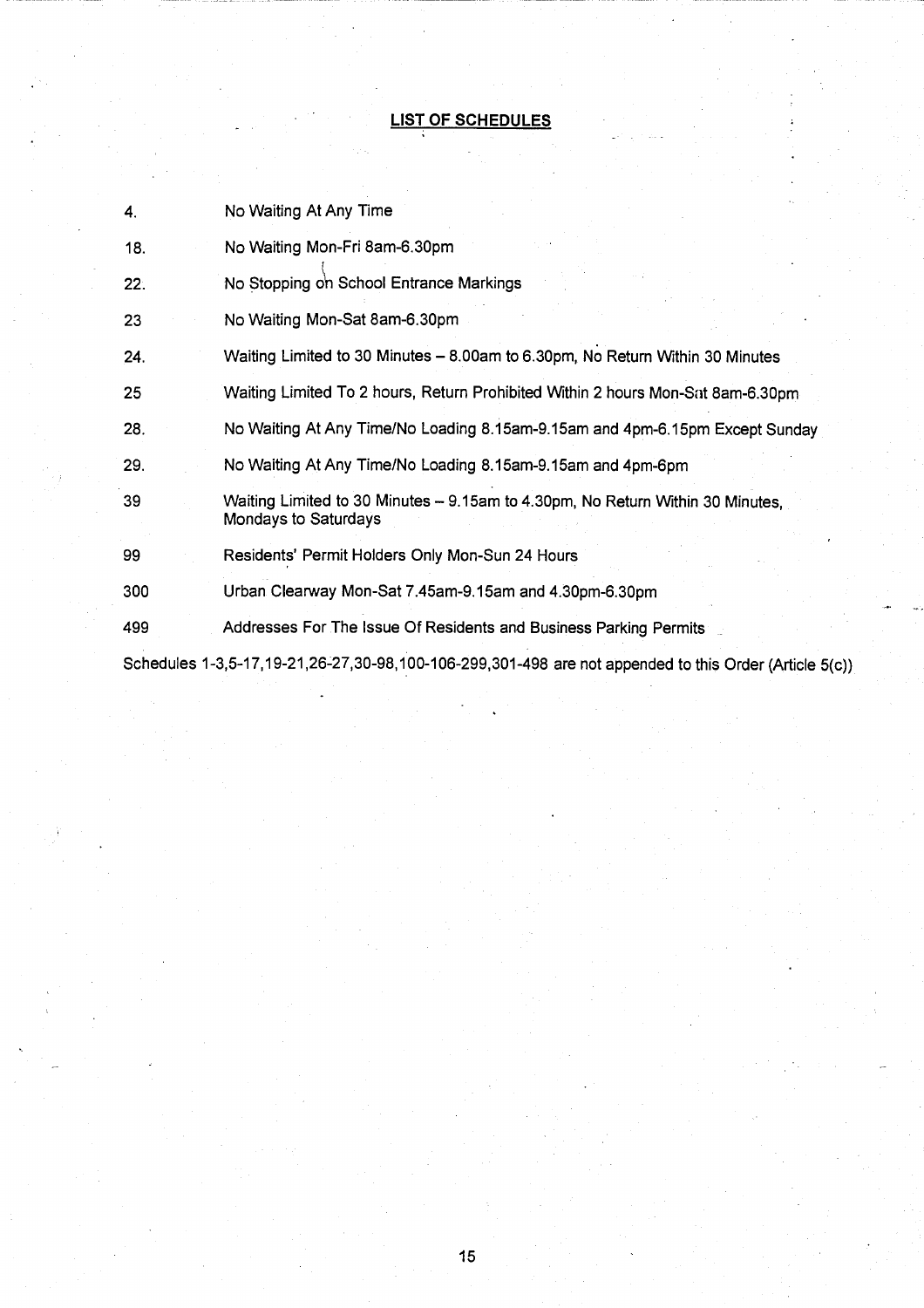#### **Schedule No. 4 No Waiting At** Any Time (Referred to in Article 6(d))

- **(1) Randolph Road** , **south**-**east side** from its junction with Newport Road to a point 8 metres south-west of that junction **(2) Randolph Road** , **south**-**east side** from its junction with Addison Road to **a point** 14 metres north-east of that junction **(3) Addison Road, north**-**east side** from its junction with Randolph Road **to a point** 11 metres south-east of that junction **(4) Addis Dn Road** , **sou';:h-west side** from its junction with Denbelgh Place **to a point 15 metres** south-east of that junction
- **(5) Addison Road** , **south**-**west side** from a point 92 metres south-east of its junction with Denbelgh Place to a point 102 metres south of that junction
- **(6) Cow Lane**, **both sides** Both sides for its entire length
- **(7) Cardiff Road**, **no**rt**h side** from its junction with Cow Lane to its junction with Trafford Road
- **(8) Cardiff Road, no**rt**h side** From a point 50 metres west of its junction with Milford Road to a point 65 metres west of that junction.
- **(9) Cardiff Road**, **south side** From a point 269 metres west of the junction with Barry Place to a point 25 metres west of that point.
- **(10) Cardiff Road**, **south side** From a point 44 metres west of its junction with Milford Road to a point 56 metres west of that junction.
- **(11) Tessa Road**, **both side s** from its junction with Richfield Avenue Southwards to its junction with Cremyl Road
- **(12) Addison Road, east sid e** from a point 15 metres south of its junction with Ross Road to a point 20 metres north of that junction
- **(13) Addison Road**, **east side** from a point 54 metres north of its junction with Ross Road to a point 32 metres north of that point
- (14) Addison **Road, east side** from its junction with Randolph Road to a point 15 metres south of that junction
- **(15) Addison Road**, **west side** from its junction with Cardiff Road to a point 15 metres north of that junction
- **(16) Addison Road**, **west side** from a point 21 metres south of its junction with Meadow Road to a point 15 metres north of that junction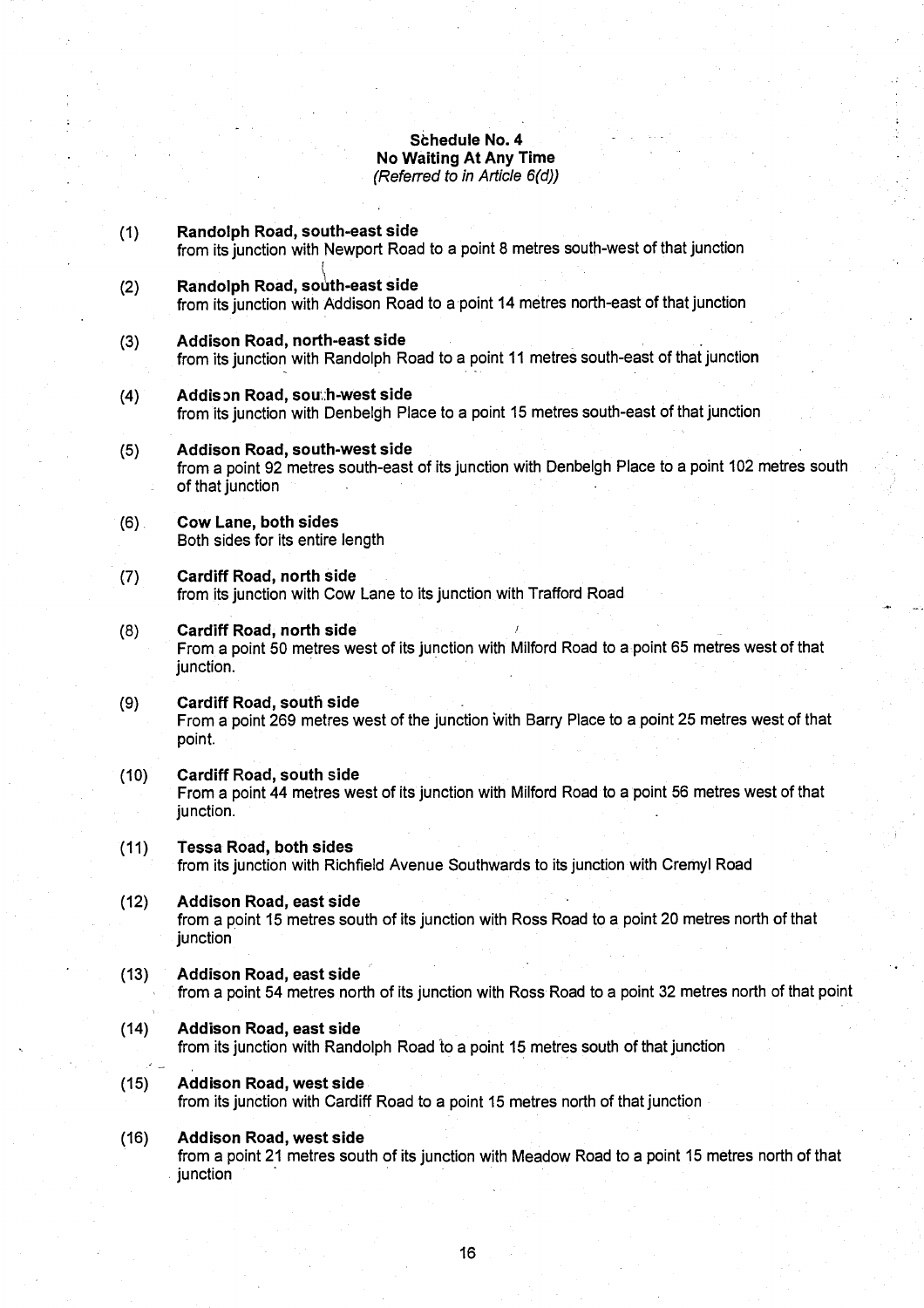#### (17) Addison **Road**, **west side**

from a point 40 metres north of its junction with Meadow- Road to a point 41 metres north of that point

**(18) Addison Road**, **west side** from a point 113 metres north of its junction with Meadow Road to a point 28 metres north of that point

#### (19) Barry **Place**, **north**- **ast side**

from its junction with Cardiff Road to a point 20 metres south-east of that junction

- (20) Barry **Place**, **west side** from its junction with Cardiff Road to a point 46 metres south-east of that junction
- **(21) Cardiff Road**, **north side** from a point 15 metres west of its junction with Millford Road to a point 13 metres east of that iunction
- (22) Cardiff Road, **no**rt**h side** from a point. 15 metres west of its junction with Addison Road to a point 18 metres east of that junction
- (23) Cardiff Road**, no**rt**h side** from a point 12 metres west of its junction with York Road to a point 10 metres east of that junction
- (24) Cardiff Road, **no**rt**h side** from its junction with Swansea Road to a point 10 metres west of that junction
- (25) Cardiff **Road**, **south side** from its junction with Barry Place to a point 25 metres west of that junction
- (26) Cardiff **Road**, **south side** from a point 96 metres west of its junction with Barry Place to a point 38 metres west of that point
- (27) Cardiff Road, **south side** from a point 225 metres west of its junction with Barry Place to a point 17 metres west of that point
- **(28) Meadow Road, no**rt**h side** from its junction with Addison Road to a point 41 metres west of that junction
- **(29) Meadow Road**, **south side** from its junction with Addison Road to a point 35 metres west of that junction
- **(30) Millford Road**, **west side** from its junction with Cardiff Road to a point 13 metres north of that junction
- **(31) Millford Road**, **east side** from its junction with Cardiff Road to a point 13 metres north of that junction
- (32) Newport **Road** , **no** rt**h-east side** from its junction with York Road to a point 10 metres north of that junction
- (33) Newport **Road** , **no** rt**h-east side** from its junction with Randolph Road to a point 10 metres south-east of that junction
- (34) Newport **Road** , **south**-**west side** from its junction with Randolph Road to a point 10 metres south of that junction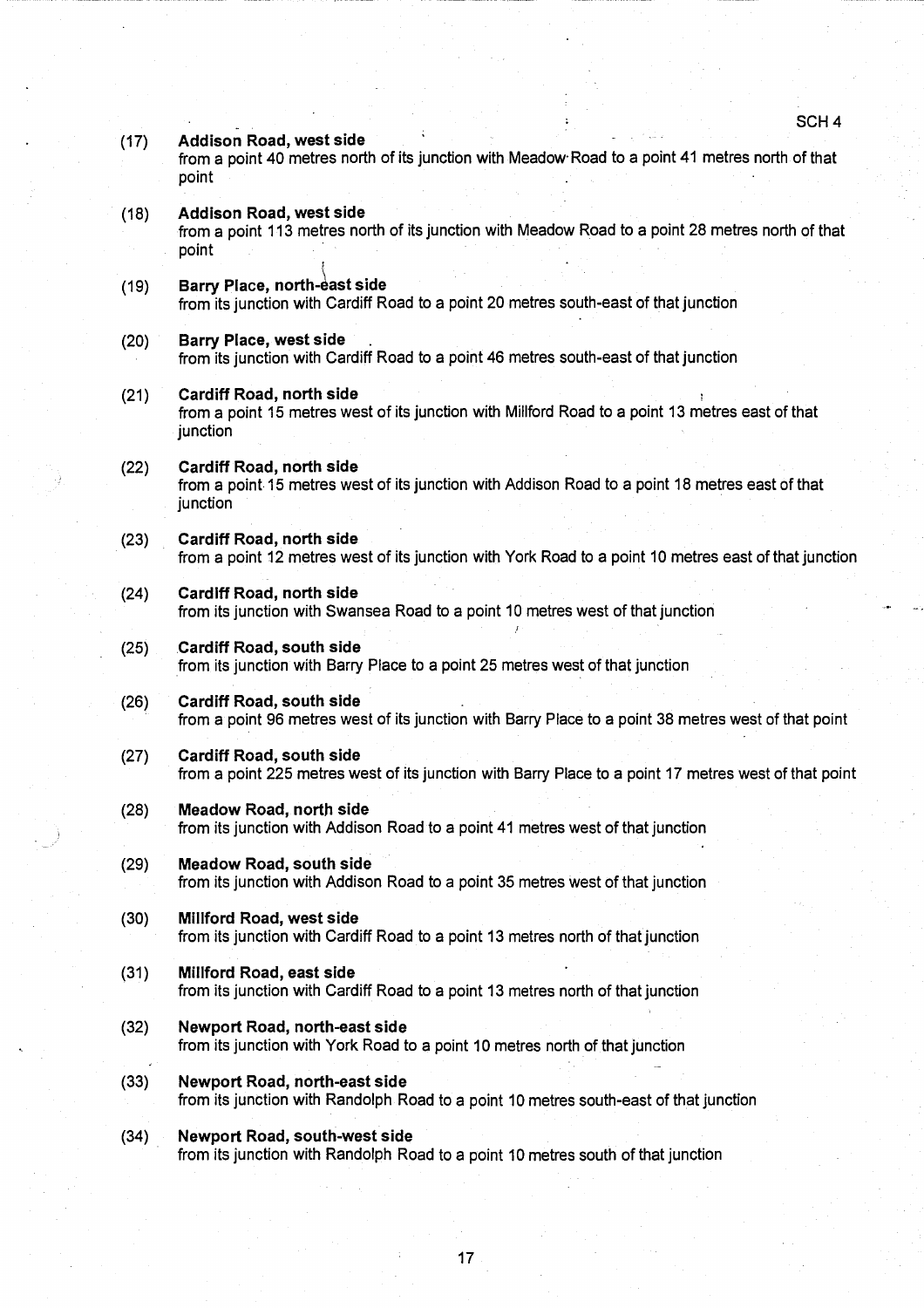- **(35) Newport Road**, **south-west side** from its junction with York Road to a point 10 metres north-west of that junction **(36) Northfield Road** , **no**rt**h side** from a point 49 metres east of its junction with Swansea Road to a point 24 metres east of that point (37) Northfield **Road** , north side from its junction with Swansea Road to a point 8 metres east of that junction (38) Northfield **Road, south sid <sup>e</sup>** from its junction with Swansea Road to a point 7 metres east of that junction **(39) Randolph Road** , **no**rt**h**-**west side** from its junction with Addison Road to a point 68 metres south-west of its junction with Caversham Road (40) Randolph **Road** , **no**rt**h**-**west side** from its junction with Caversham Road to a point 29 metres south-west of that junction (41) Randolph **Road, south-east side** from its junction with Addison Road to a point 14 metres north-east of that junction **(42) Randolph Road, south** -**east side** from a point 15 metres south-west of its junction with Newport Road to its junction with Caversham Road (43) Ross **Road**, **south side** from its junction with Addison Road to a point 19 metres east of that junction (44) Ross **Road**, **south side** from a point 10 metres west of its junction with York Road to a point 10 metres east of that junction. (45) Ross **Road**, **south side** from its junction with Swansea Road to a point 10 metres west of that junction **(46) Swansea Road** , **Southeast side** From its junction with Caversham Road to a point 29 metres southwest of that junction .
	- **(47) Swansea Road**, **East side** From a point 132 metres south of its junction with Caversham Road to a point 7 metres south of its junction with Northfield Road
	- **(48) Swansea Road**, **east side** from a point 87 metres south-west of its junction with Caversham Road to a point 77 metres northeast of its junction with Northfield Road
	- **(49) Swansea Road**, **east side** from its junction with Barry Place to a point 10 metres north of that junction
	- **(50) Swansea Road**, **no**rt**h**-**west side** from its junction with Caversham Road to a point 39 metres south-west of that junction
	- **(51) Swansea Road**, **west side** from a point 16 metres north of its junction with Ross Road to a point 10 metres south of that junction
	- **(52) Swansea Road**, **west side** from its junction with Cardiff Road to a point 12 metres north of that junction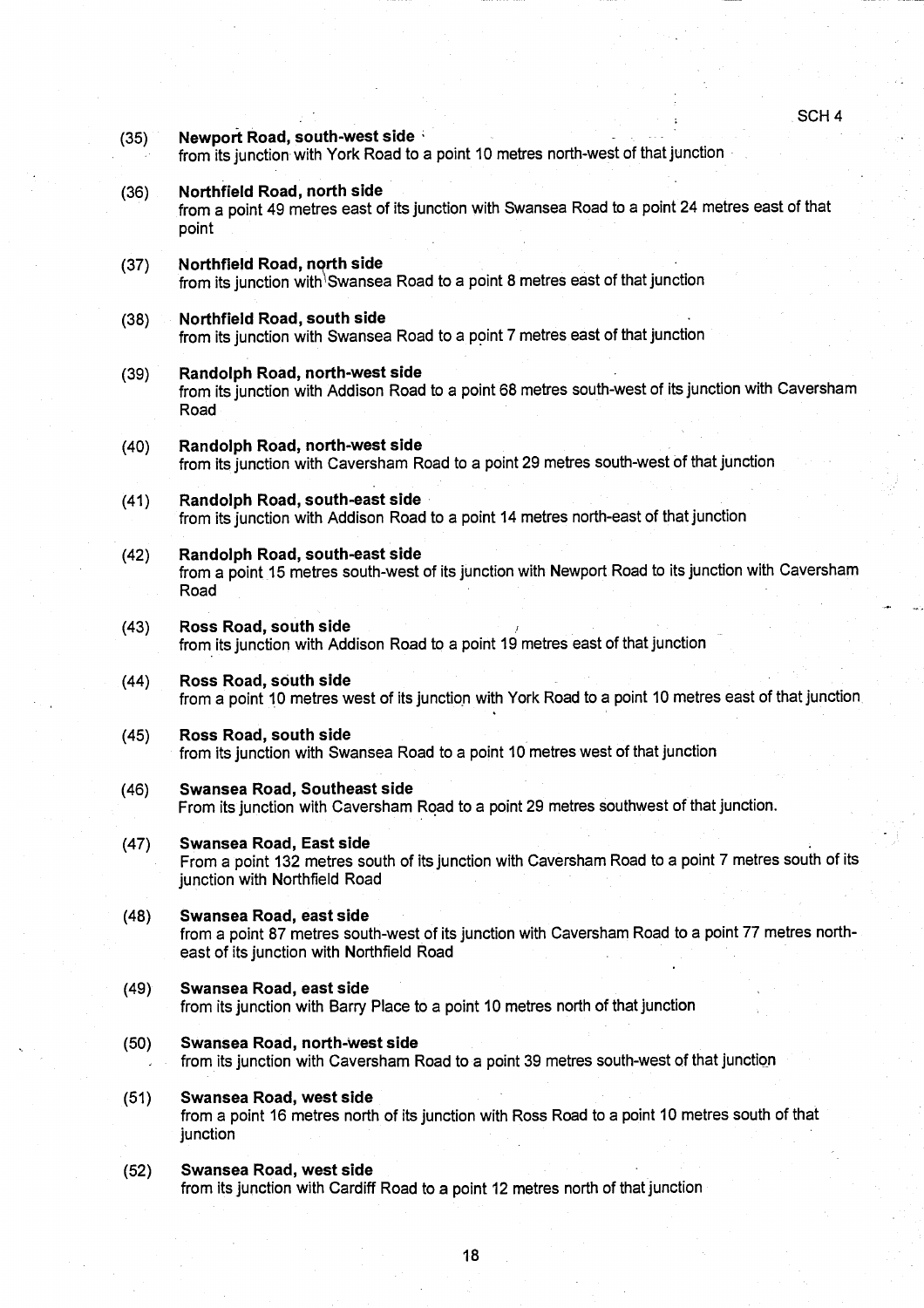SCH 4

(53) York **Road**, **east side**

from its junction with Cardiff Road to a point 10 metres north of that junction

- (54) York Road, **east side** from a point 9 metres south of its junction with Ross Road to a point 12 metres north of that junction
- (55) York Road, south<sub>7</sub>east side from a point 46 metres north of its junction with Ross Road to a point 67 metres south-west of its junction with Caversham Road
- (56) York Road, **south-east side** from its junction with Caversham Road to a point 16 metres south-west of that point
- (57) York Road, **west side** from its junction with Cardiff Road to a point 10 metres north of that point
- (58) York Road, **west side** from a point 8 metres south of its junction with Ross Road to a point 12 metres north of that junction
- (59) York Road, **no**rt**h side** from a point 14 metres south-west of its junction with Newport Road to its junction with Caversham Road
- (60) Addison **Road**, **south**-**west side** from its junction with Randolph Road to a point 213 metres north of its junction with Meadow Road
- **(61) Addison Road, east side** from its junction with Cardiff Road to a point 15 metres north of that junction'
- (62) Northfield **Road**, **south side** from its junction with Swansea Road to a point 20 metres east of that junction
- (63) De **Montfo**rt **Road**, **east side** from its junction with the north side to a point 17 metres south of that junction
- (64) De **Bohun Road**, **both sides** east and west sides
- **(65) Brigham Road**, **no**rt**h-west side** from its junction with Caversham Road to a point 50 metres north-east of that junction
- **(66) Brigham Road**, north-**west side** from its junction with Thames Side to a point 28 metres south-west of that junction
- **(67) Brigham Road**, **south**-**east side** from its junction with Thames Side to a point 10 metres south-west of that junction
- **(68)** Brigham Road, south-east side from its junction with Caversham Road to a point 10 metres south-west of that junction
- (69)' Thames **Avenue**, **no**rt**h-west side** from its junction with Thames Side to a point 6 metres south-west of that junction
- (70) Thames Avenue, **south**-**east side** from its junction with Thames Side to a point 6 metres south-west of that junction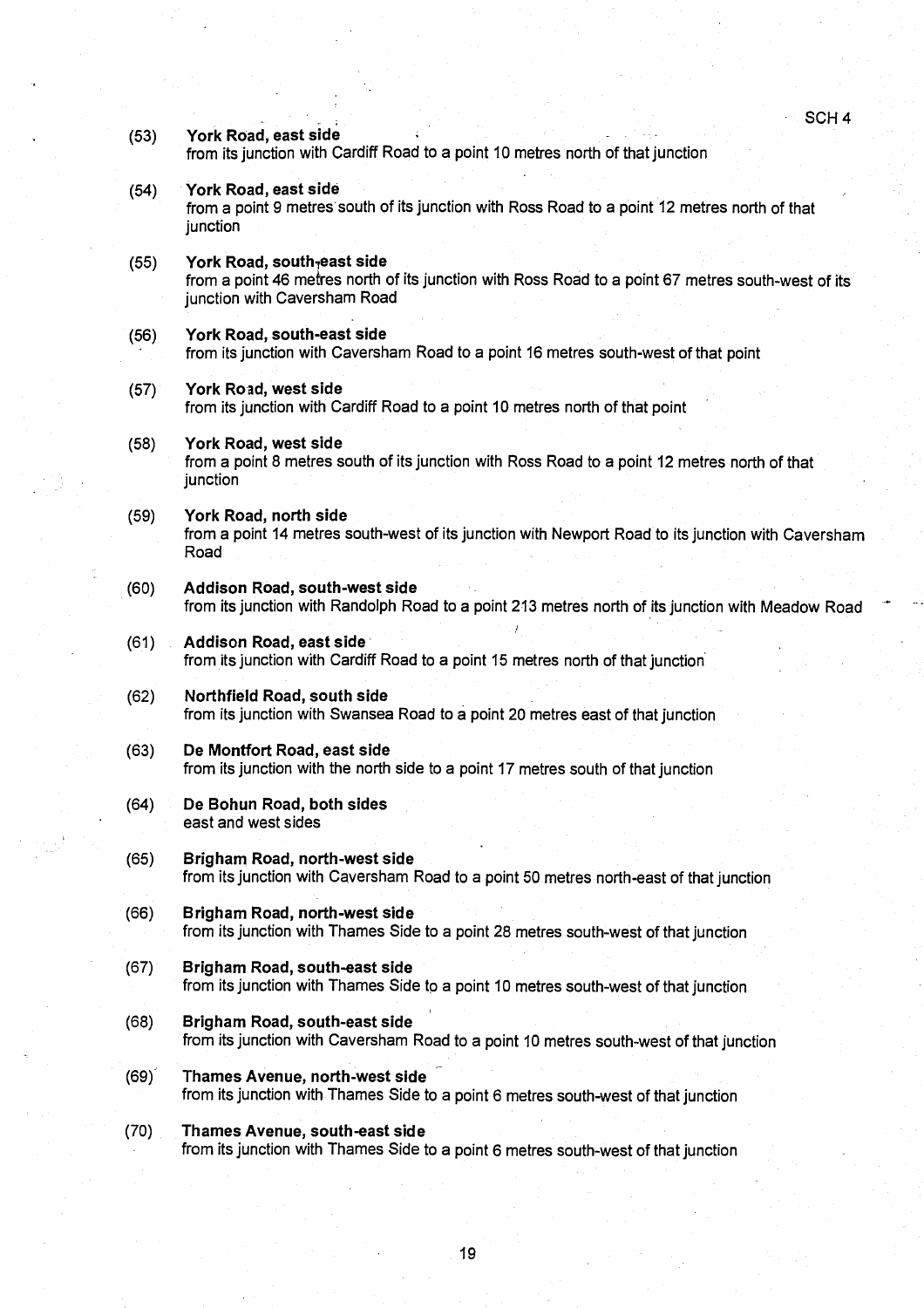- (71) Thames **Avenue**, **north**-**west side** from its junction with Caversham Road to a point 14 metres north-east of that junction
- (72) Thames **Avenue**, **south**-**east side** from its junction with Caversham Road to a point 14 metres north-east of that junction
- (73) De **Montfo**rt **Road**, **north**-**west side** from its junction with the north-east side to a point 18 metres south-west of that junction
- (74) De **Montfo**rt **Road**, **south**-**east side** from its junction with Vastern Road to a point 15 metres north-east of that junction
- **(75) De Montfo**rt **Road** , **south**-**east side** from a point 89 metres north-east of its junction with Vastern Road to a point 49 metres south-west of its junction with the north east side
- (76) De **Montfo**rt **Road** , **no**rt**h-east side** the north-east end for its entire length
- (77) De **Montfo** rt. **Road**, **no**rt**h**-**west side** from its junction with Vastern Road to a point 15 metres north-east of that junction
- (78) Lynmouth **Road**, **west side** from its northern end to a point 9 metres south of that end
- (79) Lynmouth **Road**, **east side** from its junction with Vastern Road to a point 36 metres north of that junction
- (80) Lynmouth **Road**, **east side** from its northern end to a point 8 metres south of that end
- (81) Lynmouth **Road**, **no**rt**h side** the north end for its entire length
- (82) Lynmouth **Road**, **no**rt**hwest side** From its junction with Vastern Road to a point 52 metres northeast of that junction .
- **(83) Tessa Road**, **west side** from its junction with Richfield Avenue to its junction with Cremyll Road
- (84) Ross **Road**, **no**rt**h side** from its junction with Swansea Road to its junction with Addison Road
- **(85) Richfield Avenue**, **both sides** both sides for its entire length
- **(86) Randolph Road**, **no** rt**h**-**west side** for its entire length
- (87) Thames **Side Promenade** , **west side** Between the junction with Richfield Avenue and a point 49 metres north of that junction .
- (88) Thames **Side Promenade** , **west sid <sup>e</sup>** Between a point 59 metres north of the junction with Richfield Avenue and a point 75 metres north of that junction .
- (89) Thames **Side Promenade** , **east side** Between the junction with Richfield Avenue and a point 62 metres north of that junction.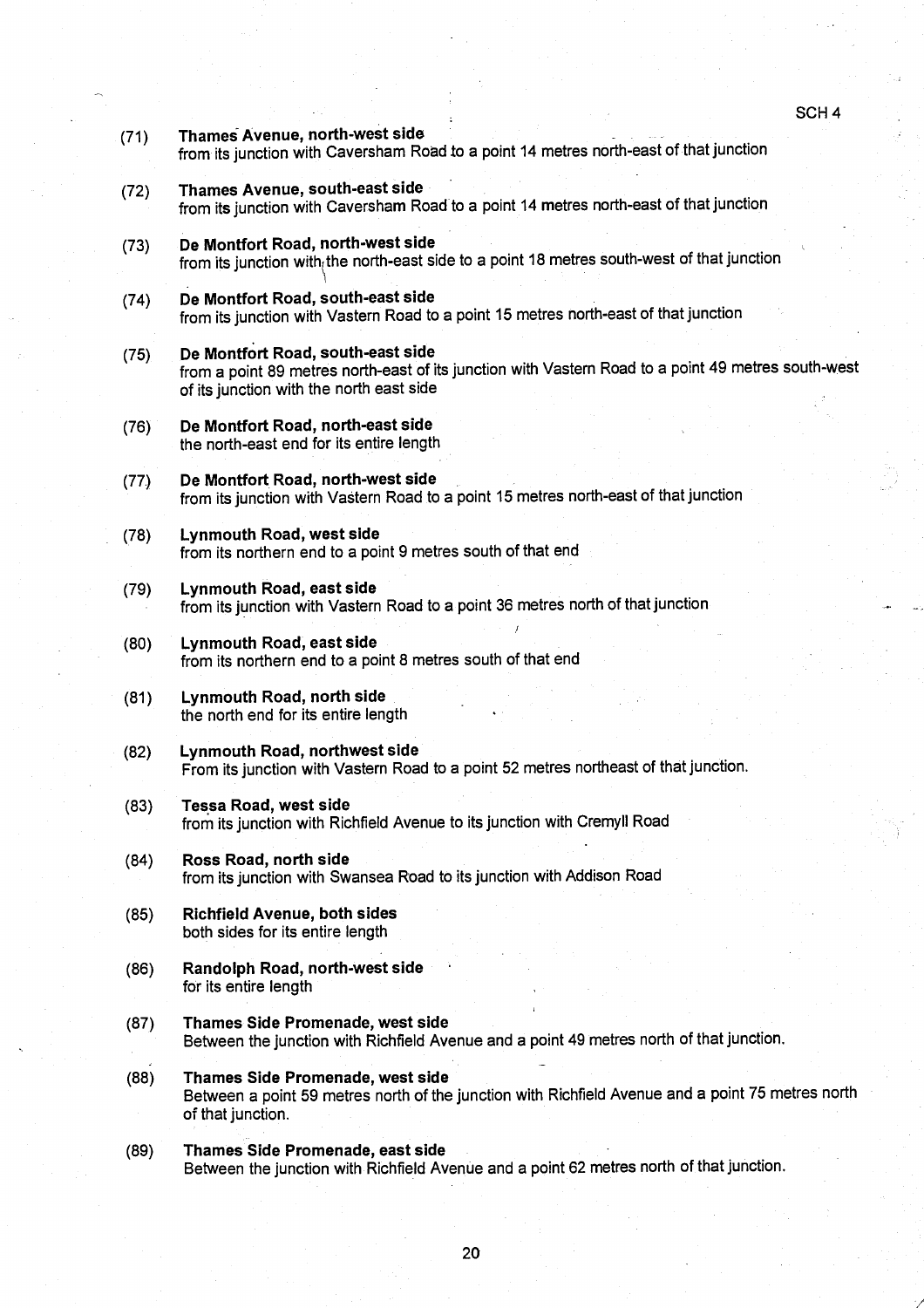SCH 4

#### **(90) Deacon Way, no**rt**h side**

Between the junction with Scours Lane and a point 190 metres west of that junction .

#### **(91) Deacon Way**, **no**rt**h sid e**

Between a point 294 metres west of the junction with Scours Lane and a point 378 metres west of that junction.

 $(92)$  **Deacon Way, north side** 

Between a point 458 metres west of the junction with Scours Lane to the junction with Gresham Way  $-$  a distance of 145 metres including

- (a) the northern kerb line round the outer circumference of the roundabout at that junction  $(b)$  the whole circumference of the roundabout at that junction.
	- the whole circumference of the roundabout at that junction.

#### **(93)** Deacon Way, south side

Between the junction with Scours Lane and a point 65 metres west of that junction .

**(94)** Deacon Way, south side

Between a point 115 metres west of the junction with Scours Lane and a point 134 metres west of that junction.

#### **(95)** Deacon Way, south side

Between a point 185 metres west of the junction with Scours Lane and a point 303 metres west of that junction

#### **(96)** Deacon Way, south side

Between a point 370 metres west of the junction with Scours Lane and a point 465 metres west of that junction

#### (97) Deacon **Way, south side**

Between the junction with the west end and'a point 10 metres east of that end .

#### **(98) Deacon Way, west-end**

Between the junction with the south side and'a point 8 metres north of that side .

#### (99) Caversham **Road** , **south west and west sid e**

Between its junction with Abattoirs Road and a point 18 metres north west of its junction with York Road.

#### (100) Caversham **Road, south west and west side**

Between a .point 44 metres south east of its junction with Randolph Road and its junction with Bridge Street including Caversham Bridge

(101) Caversham **Road** , **no** rt**h east and east side** Between a point 42 metres north of its junction with Tudor Road and a point 29 metres north west of its junction with Thames Avenue

#### •(102) Caversham **Road**, **north east and east sid <sup>e</sup>** Between a point 116 metres north west of its junction with Thames Avenue and its junction with Bridge Street including Caversham Bridge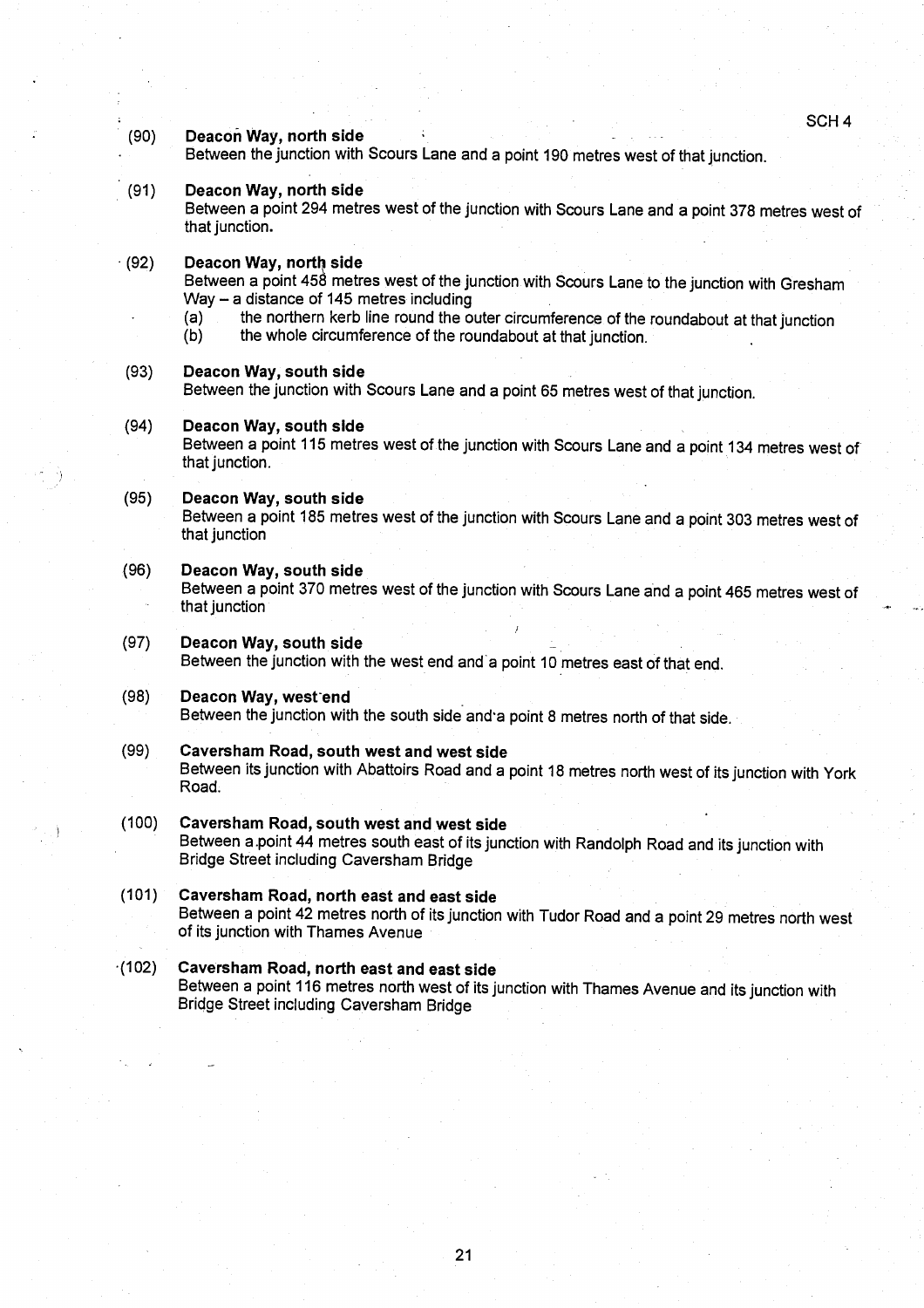#### **Schedule No . 1 8 No Waiting Mon-Fri 8am-6 .30pm** (Referred to in Article 6(n))

#### (103) Lynmouth **Road** , **no**rt**hwest side** From a point 94 metres northeast of its junction with Vastern Road to a point 125 metres northeast of that junction.

(104) Lynmouth **Road** , **east side** from a point 76 metres north of its junction with Vastern Road to a point 30 metres north of that point

#### **Schedule No. 22 No Stopping on School Entrance Markings**

- (105) Ross **Road**, **no**rt**h side** Between a point 9 metres east of the junction with York Road and a point 34 .5 metres east of that junction.
- **(106) Swansea Road**, **west side** Between a point 14 metres north of the junction with Ross Road and a point 65 metres north of that junction.
- (107) York **Road** , **southeast sid <sup>e</sup>** Between the junction with Newport Road and a point 43.5 metres southwest of that junctio;n.

#### **Schedule No. 23 No Waiting Mon** -**Sat 8am**-**6.30pm** (Referred to in Article 6(q))

**(108) Tessa Road**, **west side**

from its junction with Richfield Avenue to a point 17 metres south of that junction

- **(109) Tessa Road**, **west side** from a point 105 metres south of its junction with Richfield Avenue to a point 26 metres south of that point
- (110) Tessa **Road, west side** from a point 168 metres south of its junction with Richfield Avenue and its southern end.

22

- **(111) Tessa Road**, **east'side** from its junction with Richfield Avenue for its entire length and southern end
- (112) Cremyll **Road**, **no**rt**h side** from its junction with Millford Road to a point 15 metres west of that junction
- **(113) Cremyll Road**, **east side** from its junction with Tessa Road to a point 12 metres east of that junction
- (114) Cremyll Road, **south side** from its junction with Millford Road to its junction with Tessa Road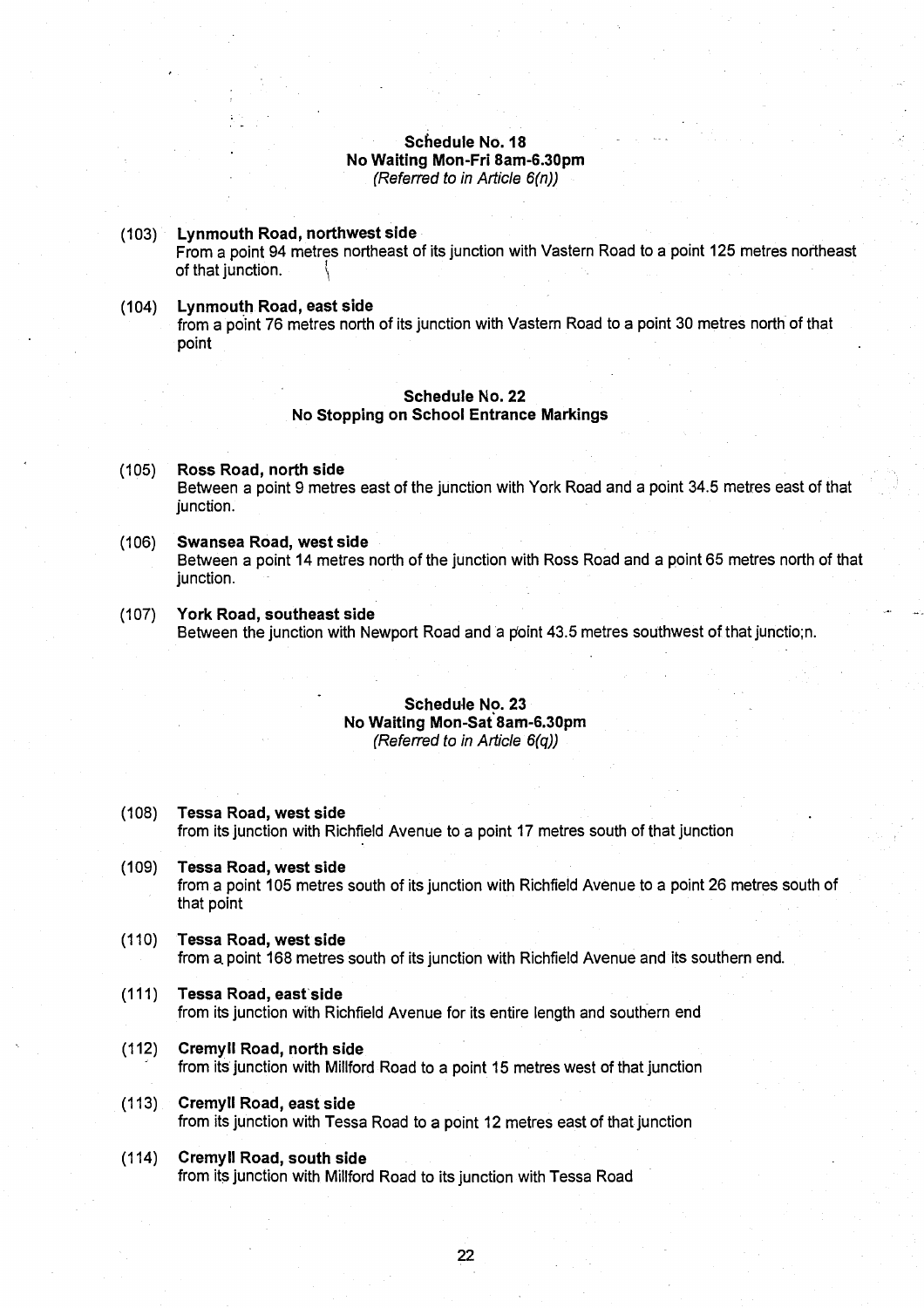SCH 23

#### **(115) Millford Road**, **west side**

from a point 27 metres both of its junction with Cremyll Road to a point 22 metres south of that junction

#### **(116) Millford Road, east side**

from a point 114 metres north of its junction with Meadow Road to a point 48 metres north of that point

## **(117) De Montfort Road** ,**tinorth**-**west side**

from a point 15 metres north-east of its junction with Vastern Road to a point 35 metres north-east of that point

## **(118) De Montfo**rt **Road**, **no**rt**h**-**west side** from a point 65 metres north of its junction with Vastern Road to a point 75 metres north of that junction

#### **(119) Brigham Road, south**-**east side** from a point 12 metres north-east of its junction with Caversham Road to a point 41 metres northeast of that point

#### (120) De **Montfo**rt **Road, no**rt**h**-**west side**

from a point 15 metres north-east of its junction with Vastern Road to a point 74 metres north-east of that point

#### (121) Lynmouth **Road**, **east side** from its junction with the North end to a point 5 metres south of that junction

- (122) Cardiff Road, **no**rt**h side** from a point 13 metres east of its junction with Millford Road to a point 15 metres west of its junction with Addison Road
- **(123) Swansea Road**, north-**west side** from a point 16 metres north of its junction with Ross Road to a point 72 metres south-west of its junction with Caversham Road
- (124) York Road**, south**-**east side** from a point 12 metres north of its junction with Ross Road to a point 34 metres north of that point
- (125) Caversham **Road**, **no** rt**h east side** Between a point 29 metres north west of its junction with Thames Avenue and a point 87 metres north west of that point.

#### **(126) Cardiff Road**, **south side** From its junction with Cow Lane to a point 56 metres west of the junction with Milford Road

#### **Schedule No. 24 Waiting Limited to 30 Minutes - 8.00am-6 .30pm No Return Within 30 Minutes .**

#### (127) Thames **Side Promenade**, **west side**

Between a point 49 metres north of the junction with Richfield Avenue and a point 59 metres north of that junction .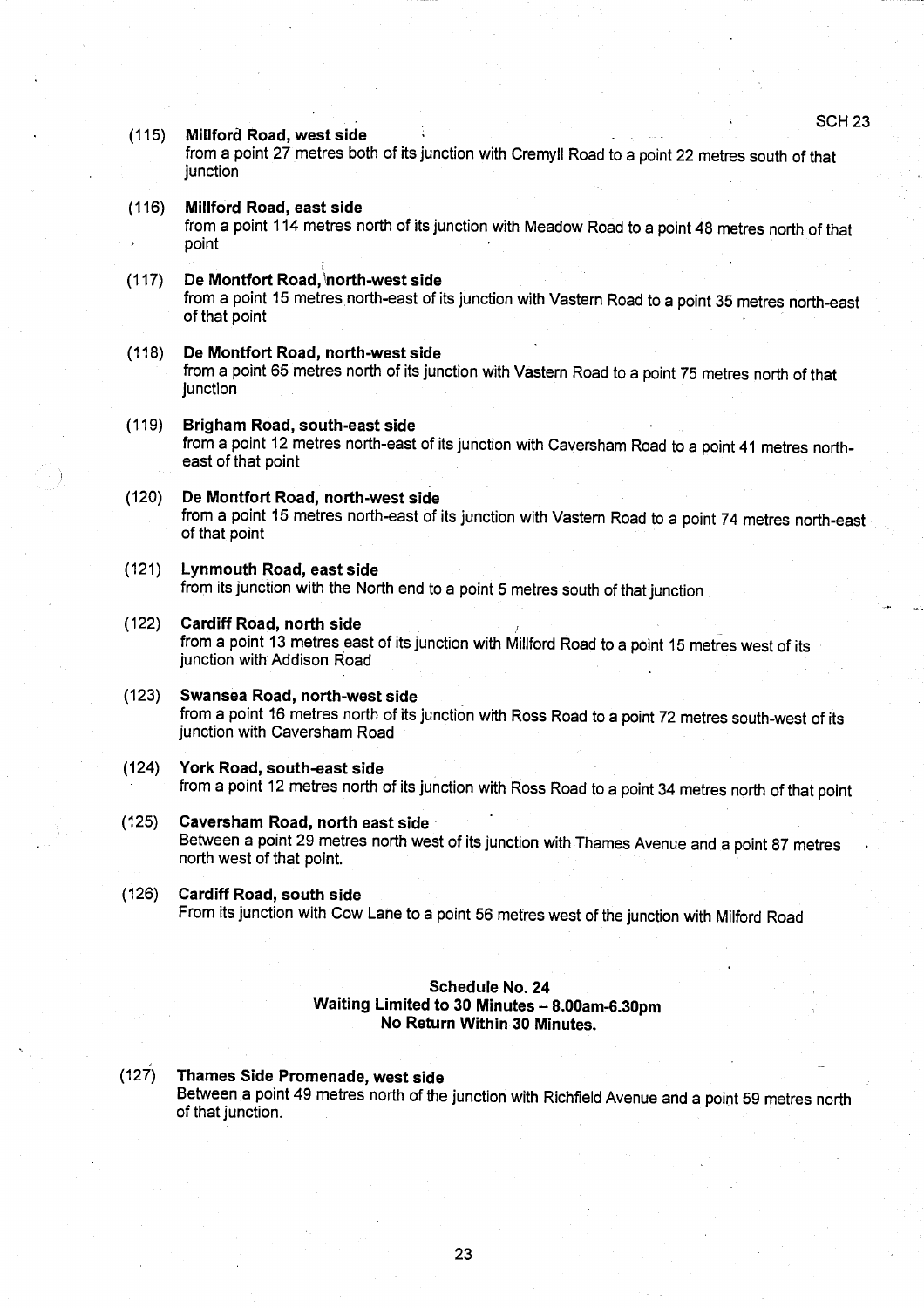#### **Schedule No. 25**

**Waiting Limited** To 2 hours, **Return Prohibited Within 2 hours Von-Sat 8am**-**6.30pm** (Referred to in Article 6(s))

| (128) | Addison Road, west side<br>from a point 114 metres north of its junction with Meadow Road to a point 99 metres north of that<br>point                               |
|-------|---------------------------------------------------------------------------------------------------------------------------------------------------------------------|
| (129) | Cardiff Road, south side<br>from a point 134 metres west of its junction with Barry Place to a point 26 metres west of that point                                   |
| (130) | Cardiff Road, north side<br>from a point 18 metres east of its junction with Addison Road to a point 12 metres west of its<br>junction with York Road               |
| (131) | Northfield Road, south side<br>From a point 324 metres east of its junction with Swansea Road to a point 62 metres east of that<br>junction.                        |
| (132) | Newport Road, south-west side<br>from a point 10 metres north-west of its junction with York Road to a point 42 metres north-west of<br>that point                  |
| (133) | Northfield Road, north side<br>from a point 73 metres east of its junction with Swansea Road to a point 10 metres west of its<br>junction with Caversham Road       |
| (134) | Ross Road, south side<br>from a point 10 metres west of its junction with Swansea Road to a point 10 metres east of its<br>junction with York Road                  |
| (135) | Northfield Road, South side<br>From a point 75 metres east of its junction with Swansea Road to a point 81 metres east of that<br>junction.                         |
| (136) | Northfield Road, South side<br>From a point 102 metres east of its junction with Swansea Road to a point 10 metres west of the<br>junction with Caversham Road.     |
| (137) | Swansea Road, north-west side<br>from a point 39 metres south-west of its junction with Caversham Road to a point 16 metres south-<br>west of that point            |
| (138) | York Road, west side<br>from a point 14 metres south of its junction with Newport Road to a point 66 metres north of its<br>junction with Ross Road                 |
| (139) | Brigham Road, south-east side<br>from a point 53 metres north-east of its junction with Caversham Road to a point 32 metres north-<br>east of that point            |
| (140) | <b>Thames Avenue, north-west side</b><br>from a point 14 metres north-east of its junction with Caversham Road to a point 24 metres north-<br>east of that junction |
| (141) | De Montfort Road, south-east side<br>from a point 18 metres south-west of its junction with the north east side to a point 31 metres<br>south-west of that point    |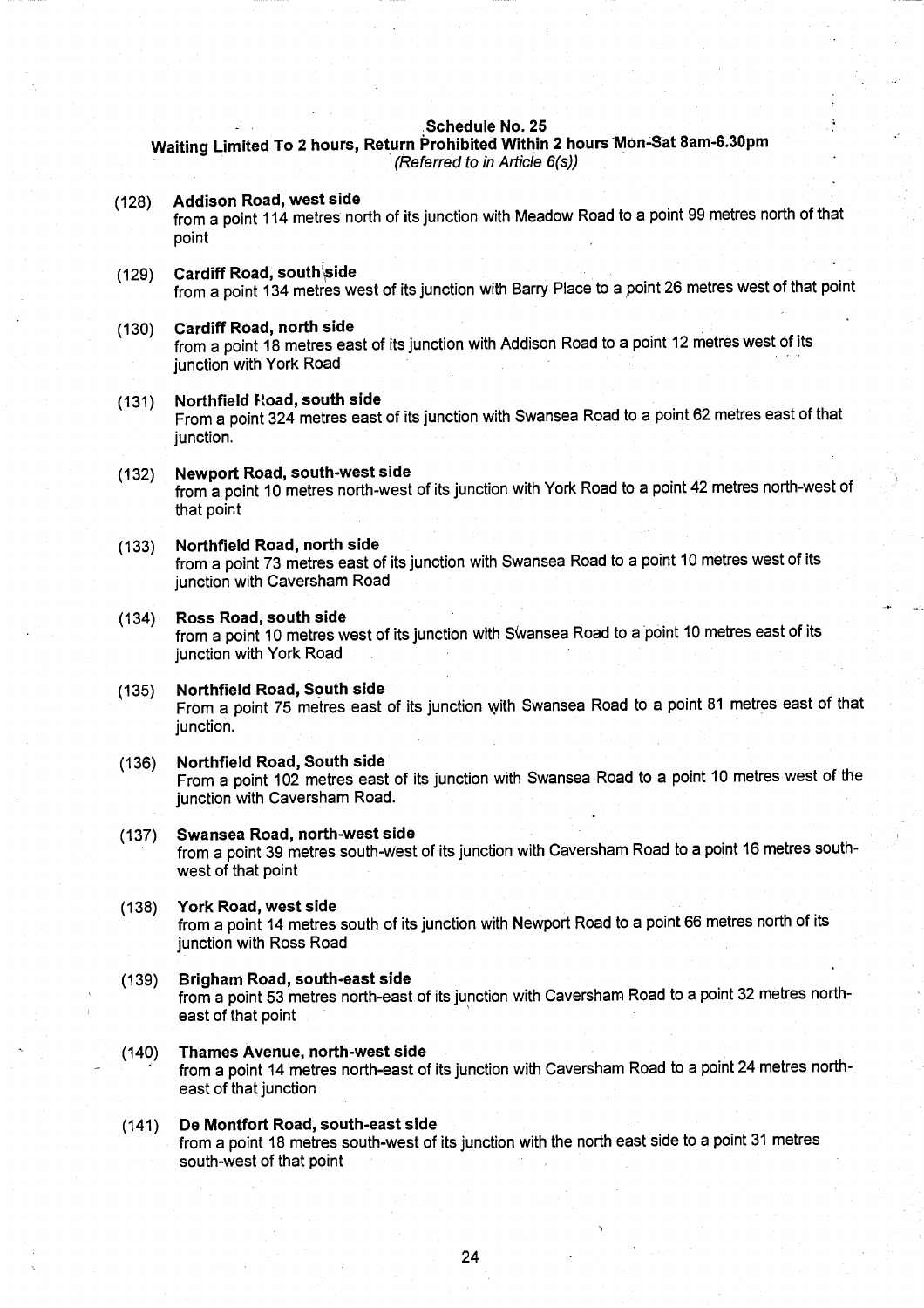#### (142) Addison **Road**, **south**-**west side**

from a point 21 metres south-east of its junction with Denbeigh Place to a point 50 metres south of that junction

(143) Addison **Road**, **west side** from a point 15 metres north of its junction with Cardiff Road to a point 21 metres south of its junction with Meadow Road

## (144) Addison Road, west side

from a point 15 metres north of its junction with Meadow Road to a point 25 metres north of that point

#### **(145) Vastern Road, No**rt**h side**

...)

From a point 9 metres northwest of its junction with De Montfort Road to a point 31 metres northwest of that junction .

(146) Vastern **Road**, **No**rt**h side** From a point 6 metres southeast of its junction with De Montfort Road to a point 27 metres southeast of that junction.

#### **Schedule No. 28**

**No Waiting At** Any Time/**No Loading 8.15am-9.15am and 4pm-6**.**15pm Except Sunday** (Referred to in Article 6(v))

- (147) Thames **Side Promenade** , **east side** from its junction with Richfield Avenue to a point 11 metres north of that junction
- (148) Thames **Side Promenade** , **west side** from its junction with Richfield Avenue to a point 11 metres north of that junction

#### **Schedule No. 29**

**No Waiting At** Any Time/**No Loading 8.15am**-**<sup>9</sup> .15am and 4pm-6pm** (Referred to in Article 6(w))

- (149) Northfield **Road** , **south side** from its junction with Caversham Road to a point 11 metres west of that junction
- (150) Northfield **Road** , **no**rt**h side** from its junction with Caversham Road to a point 31 metres west of that junction

#### **Schedule No. 39**

#### **Waiting Limited to 30 Minutes** , **No Return within 30 Minutes** <sup>9</sup> .1 Sam **to 4.30pm Monday to Saturday inclusive**

(151) Caversham **Road**, **south west sid e** Between a point 11 metres north west of its junction with York Road and a point 42 metres south east of its junction with Randolph Road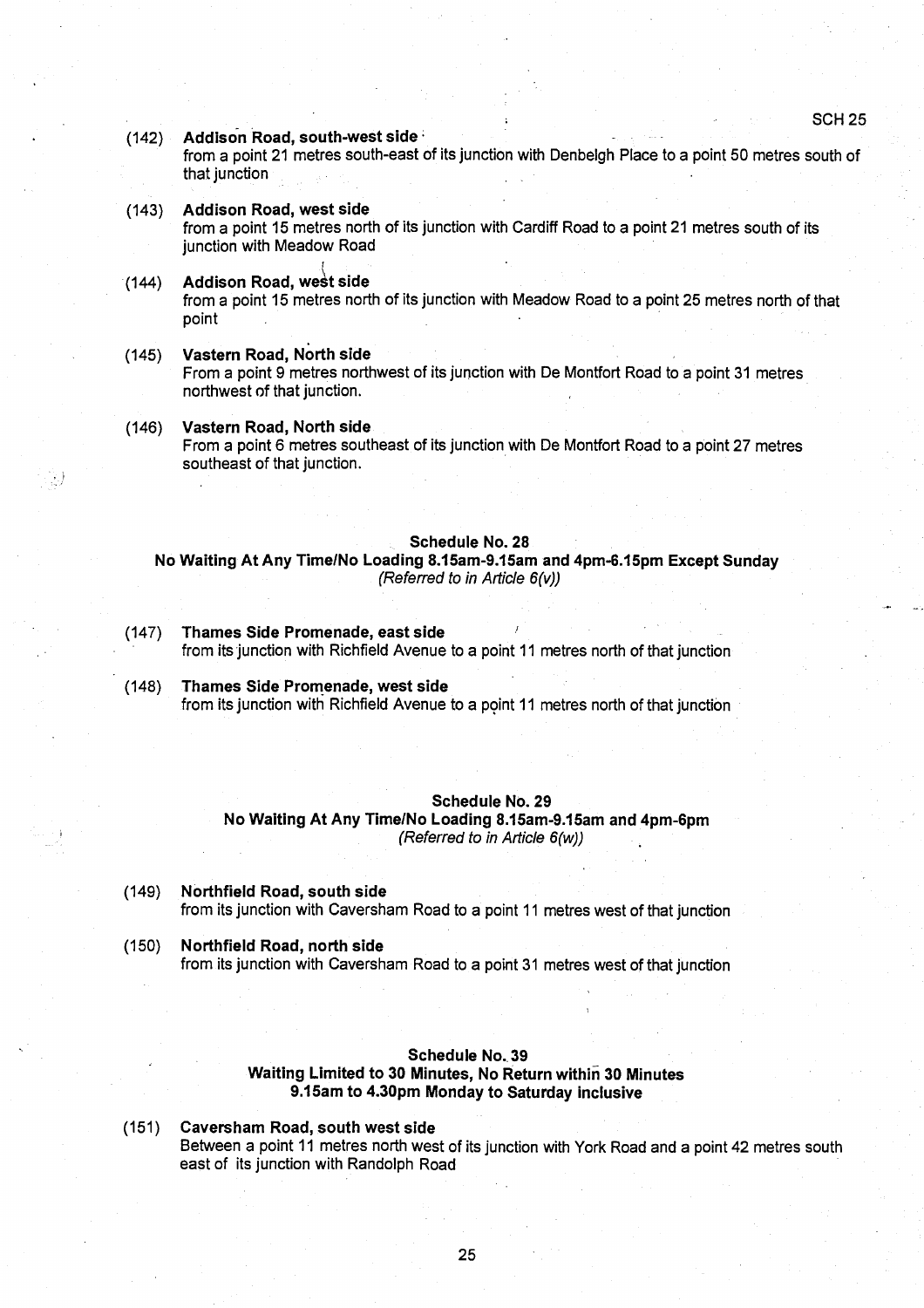#### **Schedule No. 99**

**Residents**' **Permit Holders Only - Mon** - Sun-24 **Hours**

| (152) | <b>Addison Road, Southwest side</b><br>From a point 51 metres southwest of its junction with Randolph Road to a point 91 metres<br>southeast of that junction. |
|-------|----------------------------------------------------------------------------------------------------------------------------------------------------------------|
| (153) | <b>Addison Road, West side</b><br>From a point 19 metrès north of its junction with Ross Road to a point 52 metres north of that<br>junction.                  |
| (154) | <b>Addison Road, Northeast side</b><br>From a point 16 metres southeast of its junction with Randolph Road to a point 93 metres<br>southeast of that junction. |
| (155) | <b>Addison Road, East side</b><br>From a point 19 metres north of its junction with Ross Road to a point 54 metres north of that<br>junction.                  |
| (156) | <b>Addison Road, East side</b><br>From a point 15 metres south of its junction with Ross Road to a point 145 metres south of that<br>junction.                 |
| (157) | <b>Cardiff Road, North side</b><br>From a point 10 metres west of its junction with Swansea Road to a point 37 metres west of that<br>junction.                |
| (158) | <b>Cardiff Road, North side</b><br>From a point 16 metres west of its junction with Milford Road to a point 49 metres west of that<br>junction.                |
| (159) | <b>Cardiff Road, South side</b><br>From a point 17 metres west of its junction with Swansea Road to a point 89 metres west of that<br>junction.                |
| (160) | <b>Cardiff Road, South side</b><br>From a point 154 metres west of its junction with Swansea Road to a point 219 metres west of that<br>junction.              |
| (161) | <b>Cardiff Road, South side</b><br>From a point 237 metres west of its junction with Swansea Road to a point 254 metres west of that<br>junction.              |
| (162) | <b>Newport Road, Northeast side</b><br>From a point 15 metres southeast of its junction with Randolph Road to a point 15 metres<br>northwest of York Road.     |
| (163) | <b>Newport Road, Southwest side</b><br>From a point 15 metres southeast of its junction with Randolph Road to a point 53 metres<br>northwest of York Road.     |
| (164) | Northfield Road, North side<br>From a point 8 metres east of its junction with Swansea Road to a point 30 metres east of that<br>junction.                     |
| (165) | Northfield Road, Northside<br>From a point 32 metres east of its junction with Swansea Road to a point 49 metres east of that<br>junction.                     |
|       |                                                                                                                                                                |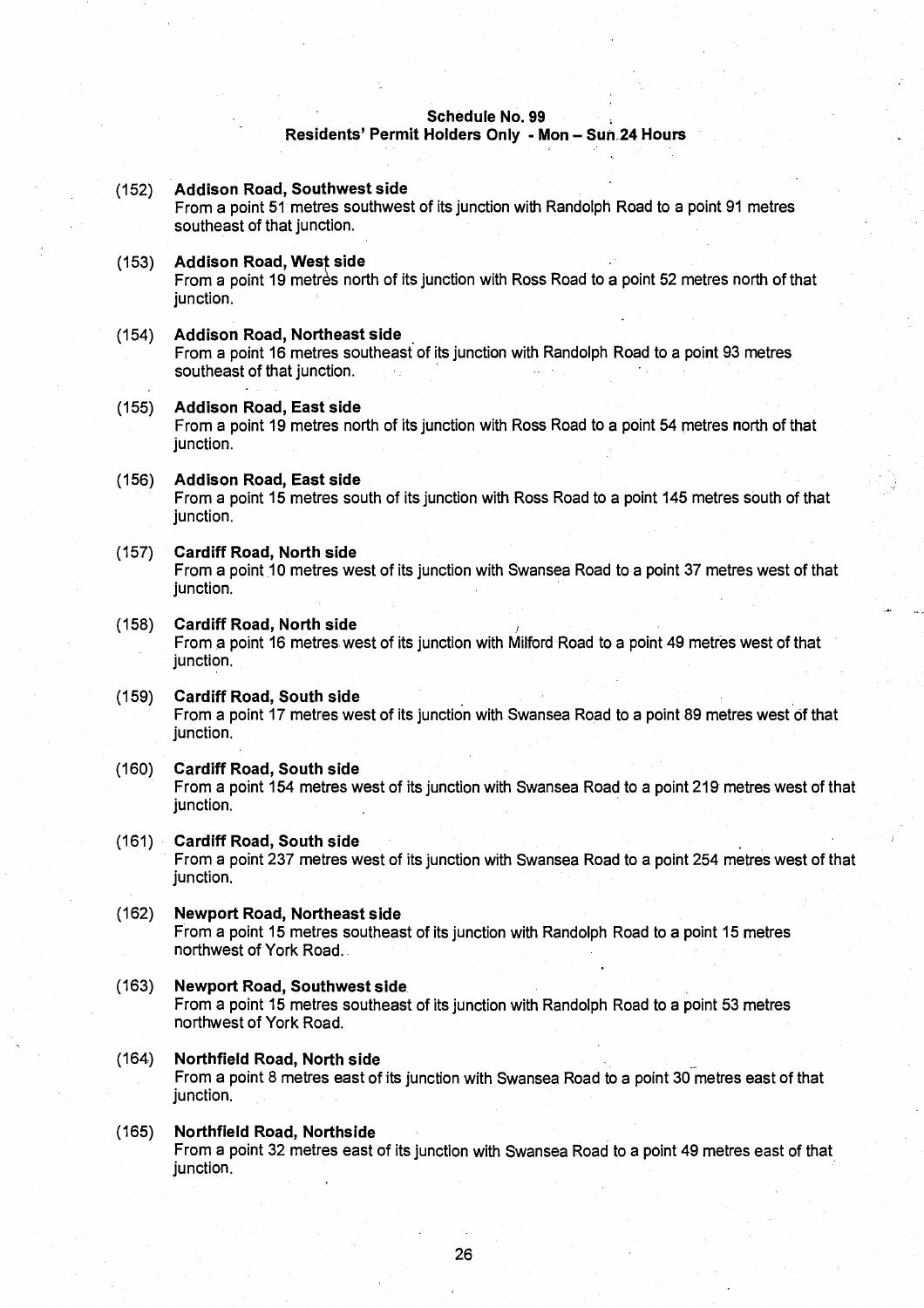## (166) Northfield **Road, South side** From a point 7. metres east of its junction with Swansea Road to a point 29 metres east of that junction. (167) Randolph **Road**, **No**rt**hwest side** From a point 29 metres southwest of its junction with Caversham Road to a point 68 metres southwest of that junction. **(168)** Randolph Road, Southeast side From a point 13 metres southwest of its junction with Newport Road to a point 45 metres southwest of that junction. **(169) Ross Road** , **South side** From a point 19 metres east of its junction with Addison Road to a point 43 metres east of that unction. (170) Swansea **Road**, **No**rt**hwest side** From a point 55 metres southwest of its junction with Caversham Road to a point 72 metres southwest of that junction. (171) Swansea **Road**, **West sid <sup>e</sup>** From a point 10 metres south of its junction with Ross Road to a point 12 metres north of its junction with Cardiff Road. (172) Swansea **Road**, **Southeast sid e** From a point 29 metres southwest of its junction with Caversham Road to a point 88 metres southwest of that junction. (173) Swansea **Road, East sid e** From a point 114 metres southwest of its junction with Caversham Road to a point 132 metres south of that junction. (174) Swansea **Road** , **East side** From a point 7 metres south of its junction with Northfield Road to a point 9 metres north of its junction with Cardiff Road. (175) York **Road** , **West side** From a point 12 metres north of its junction with Ross Road to a point 63 metres north of that junction. (176) York **Road** , **West side** From a point 10 metres south of its junction with Ross Road to a point 10 metres north of its junction with Cardiff Road. (177) York Road, **Southeast side** From a point 16 metres southwest of its junction with Caversham Road to a point 68 metres southwest of that junction. (178) York Road, **East side** From a point 8 metres south of its junction with Ross Road to a point 11 metres north of its junction with Cardiff Road. (**179) Brigham Road** , North/**west side**

- From a point 54 metres northeast of its junction with Caversham Road to a point 101 metres northeast of that junction .
- ( **180) Brigham Road**, **South**/**east side** From a point 49 metres northeast of its junction with Caversham Road to a point 110 metres northeast of that junction.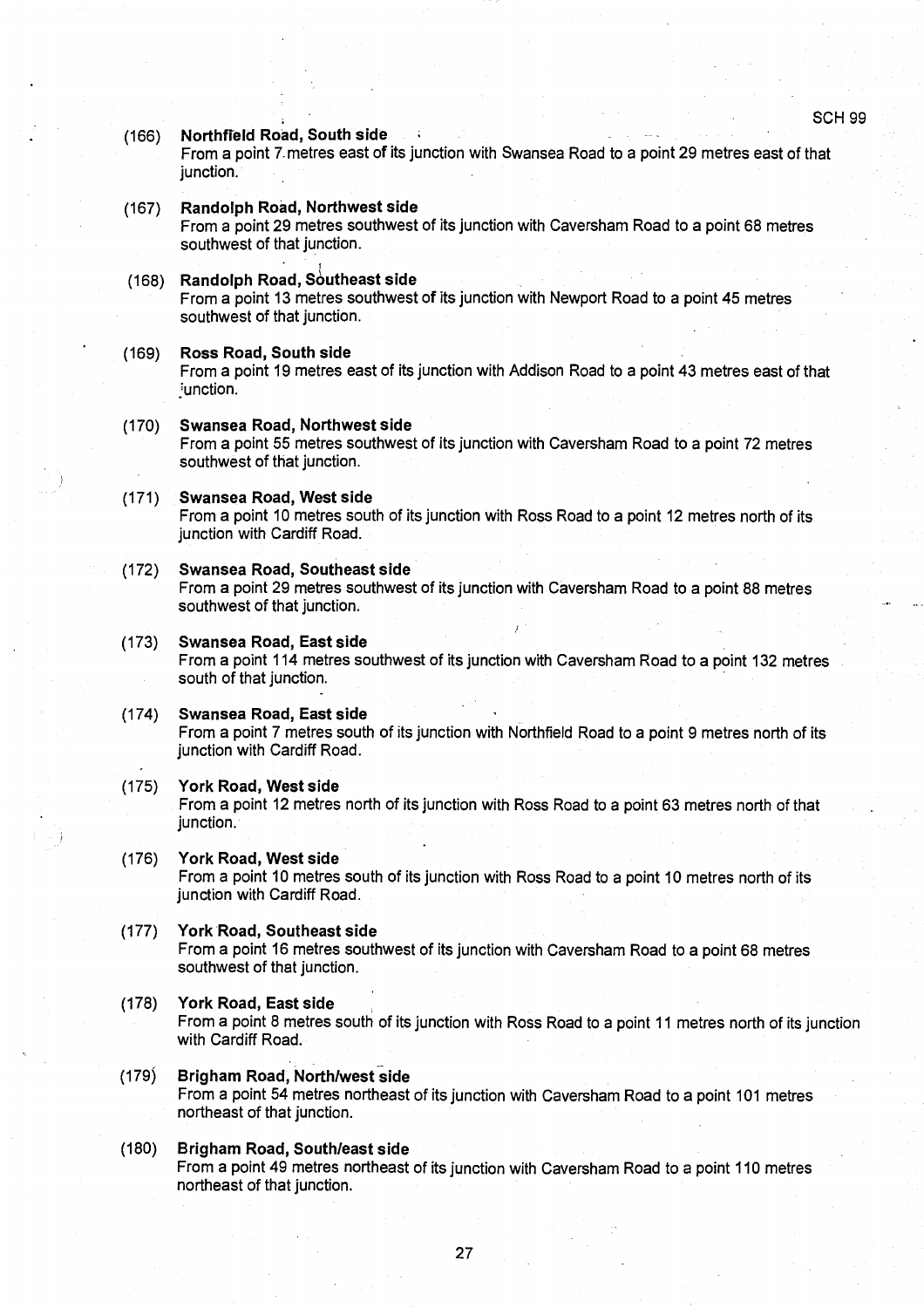SCH 99

(181) De **Montfo**rt **Road, No**rt**h**/**west side**

From a point 45 metres northeast of its junction with Vastern Road to a point 144 metres northeast of that junction.

**(182) De Montfo**rt **Road** , **South**/**east side** From a point 18 metres northeast of its junction with Vastern Road to a point 91 metres northeast of that junction.

#### (183) Lynmouth **Road** , **<sup>N</sup>** rt**hwest side**

From a point 52 metres northeast of its junction with Vastern Road to a point 94 metres northeast of that junction.

- (184) Lynmouth **Road** , **No**rt**hwest side** From a point 125 metres northeast of its junction with Vastern Road to a point 151 metres northeast of that junction .
- (185) Lynmouth **Road** , **Southeast sid e** From a point 37 metres northeast of its junction with Vastern Road to a point 78 metres northeast of that junction.

## (186) Lynmouth **Road** , **Southeast side**

From a point 108 metres northeast of its junction with Vastern Road to a point 121 metres northeast of that junction .

- (187) Lynmouth **Road, Southeast side** From a point 128 metres northeast of its junction with Vastern Road to a point 151 metres northeast of that junction .
- .(188) Thames **Avenue**, **No**rt**hwest side** From a point 24 metres northeast of its junction with Caversham Road to a point 98 metres northeast of that junction.
- (189) Thames **Avenue**, **Southeast sid e** From a point 84 metres northeast of its junction with Caversham Road to a point 98 metres northeast of that junction.
- (190) Vastern **Road**, **No**rt**h side** From a point 31 metres northwest of its junction with De Montfort Road to a point 57 metres northwest of that junction.
- (191) Vastern **Road**, **No**rt**h side** From a point 27 metres southeast of its junction with De Montfort Road to a point 52 metres southeast of that junction.

#### **Schedule No. 300**

**Urban Clearway Mon-Sat 7.45am**-**<sup>9</sup> .15am and 4.30pm**-**6.30pm** (Referred to in Article 11(a))

**(192) Caversham Road, west** side' . from its junction with Abattoirs Road to its junction with Caversham Bridge